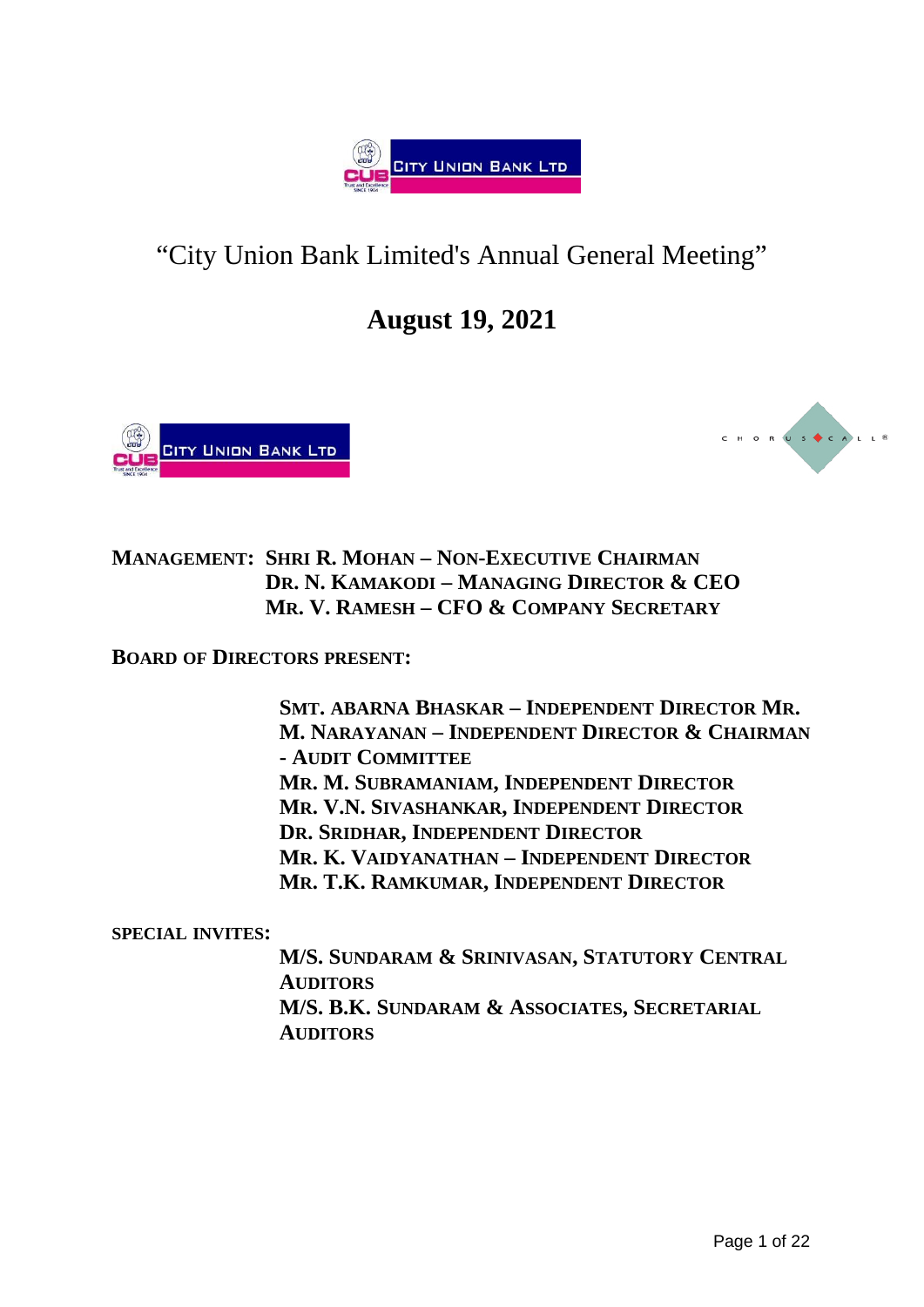

**Moderator:** Dear Shareholders, good morning and a very warm welcome to the Annual General Meeting of City Union Bank Limited for FY'2021 through video conferencing or other audio-visual facility. As a reminder, for the smooth conduct of the meeting, the members will be in the mute mode and audio and video will be opened when they will speak at the AGM as per the pre-registration. Please note that as per the requirements, the proceedings of the annual general meeting will be recorded and available on the website of the Bank. I now hand over the proceedings to Shri R. Mohan, the Chairman of City Union Bank Limited. Thank you and over to you, sir!

**Shri R. Mohan:** Thank you! Let us commence this AGM with Inauguration. I request Shri. Ravi Swaminathan to render the prayer song.

> Thank you Ravi! Good morning to all of you. I am R. Mohan, Non-Executive Chairman of the Bank, addressing you through video conference. I have ascertained from NSDL, our service provider, for this e-meeting, and the requisite quorum to conduct the proceedings of this e-meeting, and all members attending this meeting through virtual mode are counted for the purpose of quorum as per circulars issued by the Ministry of Corporate Affairs and Sec.103 of the Companies Act 2013. I therefore call this meeting to order.

> Let me now introduce the directors on the board of our Bank. Because of the travel issues on account of the COVID pandemic, some of our directors are participating from their respective places. I'm addressing you from our administrative office at Kumbakonam. To my left is Dr. N. Kamakodi – M.D and CEO. On the screen he is on the right. Two more directors are at our AO; Mr. M. Narayanan and Mr. K. Vaidyanathan. Smt. Abarna Bhaskar is participating from her residence at Bangalore, Mr. N. Subramaniam and Dr. Sridhar are participating from our Bank's T. Nagar Office, Chennai, Mr. V.N. Sivashankar is participating from his residence at Chennai, Mr. T. K. Ramkumar is participating from his residence at Chennai and Mr. V. Ramesh , the CFO and Company Secretary is with me here at AO. The Bank's Statutory Central Auditors M/s. Sundaram & Srinivasan, Chartered Accountants have joined this meeting from Chennai and the Bank's Secretarial Auditor M/s B. K. Sundaram & Associates, Company Secretaries has joined this meeting from Kumbakonam.

> Now, I request Mr. Ramesh to provide the general guidance to the shareholders regarding the participation in this meeting.

**V. Ramesh:** Hello. Good Morning. Dear members, you are requested to note this. This meeting is held as per the circulars issued by the Ministry of Corporate Affairs and SEBI and the proceedings are being recorded. The members are enabled to join the meeting on first-come-first serve basis, and the appointment of proxies is not applicable. Once the Chairman opens the floor for questions and answers, the audio and video of registered speakers will be enabled by the moderator at that time. Please be noted that the Bank or chairman of this committee reserves the right to limit the number of members asking questions and also a number of questions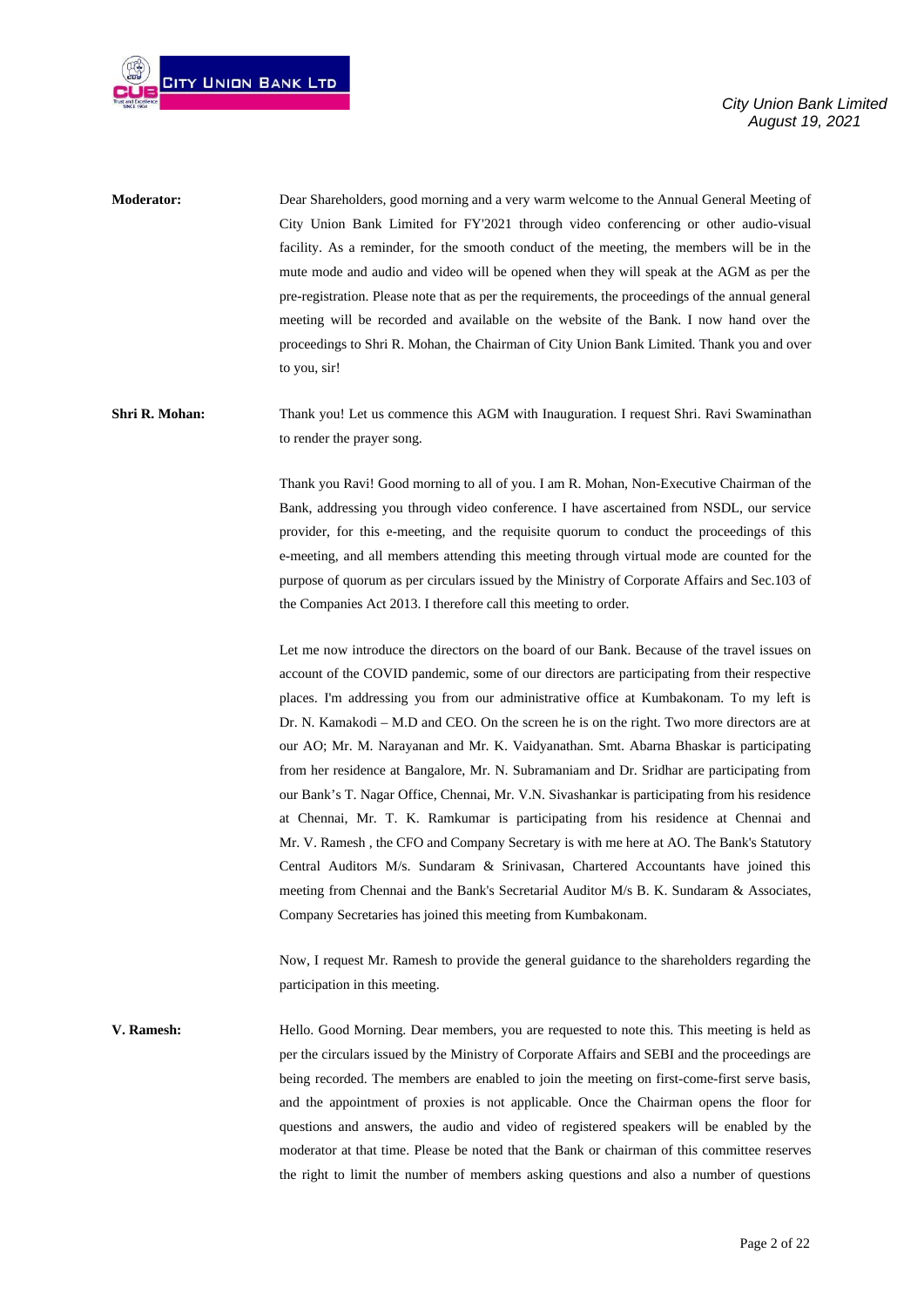depending upon availability of time. Seven of our shareholders have decided to express their views here. Moderator will call them one-by-one. I request the speakers to take maximum of three minutes and talk to the point.

Further, the members participating in this meeting and who have not already cast their votes will be provided an opportunity during this meeting. All documents referred in the notice for this annual general meeting is available for inspection and the members deciding to inspect may draft an e-mail to [shares@cityunionbank.in.](mailto:shares@cityunionbank.in) Thank you very much. Over to Chairman!

**Shri R. Mohan:** Thank you, Ramesh.

# **CHAIRMAN SPEECH**

Esteemed Shareholders of City Union Bank, my Colleagues on the Board of the Bank, Statutory Central Auditors, Secretarial Auditors and all the shareholders participating in this e-AGM today, through Video Conferencing. Namaskaar and Hearty Welcome to all of you ! I hope all of you and your family members are keeping fine !!

At the outset, let me thank you all for your presence, continued support and faith reposed in the Bank and its Management.

As you may appreciate, this is an important annual event for the Bank where it engages itself with its shareholders and where they are going to vote on our resolutions set out in Notice calling this meeting. However, in view of the statutory directions issued by the Ministry of Corporate Affairs and Securities and Exchange Board of India in the wake of COVID Pandemic we are holding the Annual General Meeting this year also in the virtual mode. The Bank has provided the Annual Report together with the Notice of the Annual General Meeting for the year ended 31<sup>st</sup> March, 2021 in electronic mode to shareholders. With your kind permission, I shall consider it as read.

Being an e-AGM, considering technical factors / restrictions on participation, I would like to be brief in my speech giving more focus on the financial performance of the Bank for FY 2021 and our Banks continued efforts in overcoming the impact of the pandemic.

# **GLOBAL ECONOMY**

The global economy witnessed an unprecedented downturn in FY 2020-21 due to the Covid-19 pandemic. Central banks across the Globe provided liquidity support along with various credit extension policies to a wide range of borrowers. These measures increased the momentum of economic activity in the latter part of the year. The IMF (International Monetary Fund) predicted in its April 2021 World Economic Outlook that the global economy is projected to grow at 6.0 per cent in the calendar year 2021. Since April 2021, the global economic recovery has been gaining momentum, driven mainly by major advanced economies and massive vaccination drives and stimulus packages. Inflation in major Emerging Market Economies (EME's) has risen above the official targets, due to sustained rise in food and commodity prices. The World Trade Organization has projected an expansion of 8% in Global Merchandise Trade although they will remain below the prepandemic level. Cross-border services such as tourism and transportation are likely to remain subdued till the time the pandemic recedes globally, and restrictions on international travel ease resuming confidence of the passengers. A collective global effort to fight the pandemic will bring better results, than individual countries fighting alone & the G20 countries' goal of a strong, sustainable and inclusive growth is within sight and reach.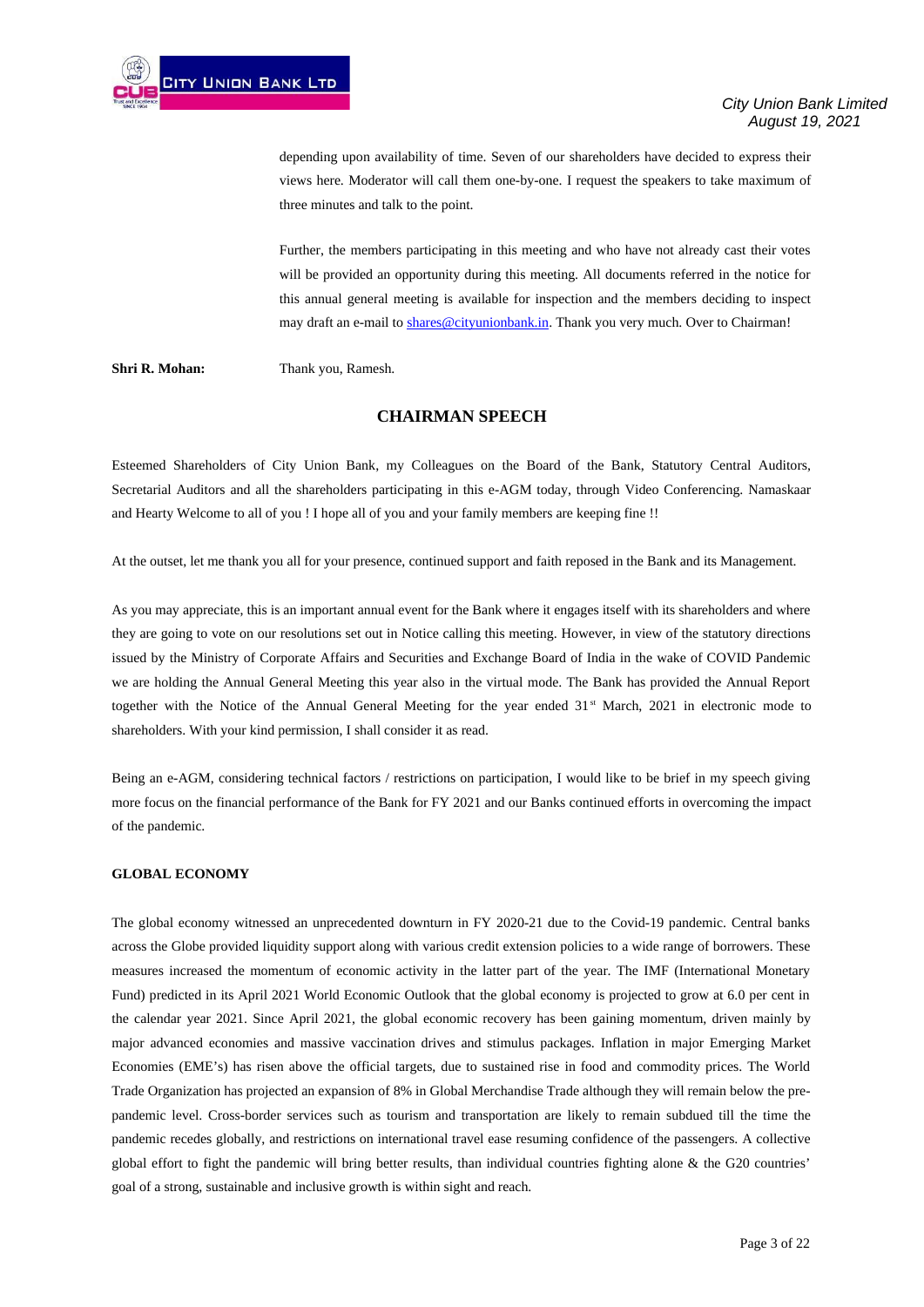

# **INDIAN ECONOMY**

In India, the second wave of the pandemic has taken a serious toll both in terms of lives and livelihood of many. The recovery that had commenced in the latter half of FY 2020-21 was halted by the second wave of the pandemic that surfaced in April-May 2021. The efforts of the RBI and Government in financial inclusion have helped the State machinery in providing seamless and timely financial support to weaker sections of the society through direct benefit transfers (DBT). The Manufacturing sector & Mining sector suffered the worst with huge losses in Q1.

The pharmaceuticals sector for the obvious reasons, witnessed a boom aided by the production-linked incentive scheme (PLI) introduced for bulk drugs and medical devices, which augmented the domestic pharmaceutical production and medical exports. The services sector suffered heavily in the initial period and so also the contact intensive sectors such as aviation, tourism, and hospitality. The IT sector displayed resilience amidst the pandemic. FASTags, the facility of cashless tolling which was made mandatory in February 2021 resulted in strong growth of National Electronic Toll Collection (NETC). Ecommerce platform witnessed robust growth with rising waves of digitization.

With Covid-19 second showing signs of decline in early June 21, and the likely availability of sufficient vaccines by September 2021, growth in second half of FY21-22 is likely to pick up which would trigger positive outcomes for the Indian economy.

# **BANKING SCENARIO**

To mitigate the financial impact of Covid-19 related disruptions, the Reserve Bank of India undertook several policy measures to ease the flow of credit at a lower cost to needy segments. These measures include lowering policy rate, launching on-tap liquidity schemes and channelizing liquidity through All India Financial Institutions to resolve stressed loans to individuals, small businesses and MSME borrowers. Further, with an objective to provide more focus on inclusive development, the RBI broadened the scope of PSL (Priority Sector Lending).

The Reserve Bank of India continued with its accommodative stance and undertook several measures to arrest the downturn in domestic economic activity, to ease financial conditions and the functioning of financial markets while maintaining financial stability and the soundness of payment and settlement systems.

The Reserve Bank of India on the basis of an assessment of the current and evolving macroeconomic situations, made the following changes at its Monetary Policy Committee (MPC) meeting held on August 06, 2021:

- $\triangleright$  Policy repo rate under the Liquidity Adjustment Facility (LAF) unchanged 4.0 per cent.
- $\triangleright$  Reverse repo ratio under Liquidity Adjustment Facility (LAF) was maintained at 3.35 percent.
- Marginal Standing Facility (MSF) rate and the Bank Rate maintained at 4.25 per cent.

The health of the Banking Sector emerged as top most priority for the Reserve Bank of India as it sought to provide more cushion to the sector already ravaged by the pandemic. The timely measures of RBI have infused a sense of optimism amongst banks. Containing measures like lockdown and stoppage of transportation, which paralyzed the business enterprises had their impact on banks in terms of loan recoveries. As said earlier plethora of steps taken by RBI and Government of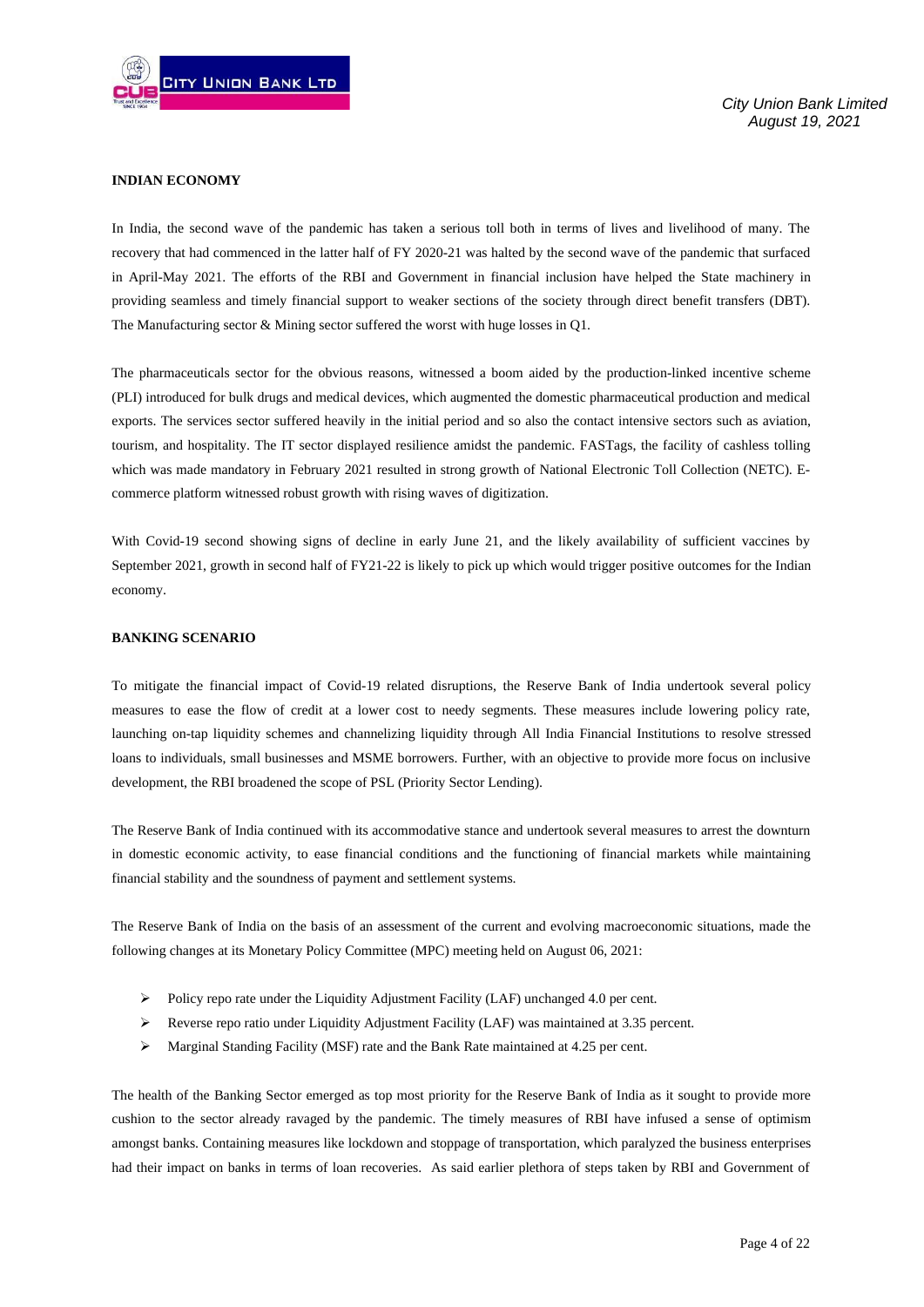

India like Resolution Plan, ECLGS (Emergency Credit link Guarantee Scheme) etc., would help both banks and their borrowers to overcome the damage caused by the pandemic. These measures along with vaccination drives and a collective effort at the global level to arrest the pandemic are all expected to propel the global economy out of woods in the year ahead.

#### **OUR BANK'S RESPONSE**

With the threat of the third wave of the pandemic looming large, the Bank continues to remain cautious. Safety measures like alternative work arrangements, creation of awareness among employees, fully sanitizing the environment, providing health camps for employees and their families, reducing in-person interactions, redesigning working hours through implementation of shift system etc., are taken. During the year our Bank conducted vaccination programmes at several centres including our Administrative Office covering 4663 employees constituting 99% of total eligible workforce. A high level committee by name "Quick Response Team" was also formed as directed by RBI to oversee the entire developments in the context of the spread of COVID 19.

Coming to the credit side, in line with the policies of RBI & Central Government, the Bank has provided credit to MSME sector under Emergency Credit Line Guarantee Scheme (ECLGS) at a concessional rate to help them tide over the economic distress. The Quantum of relief provided under ECLGS is Rs. 1,960 crore covering 8,556 borrowers' upto March 31, 2021. The relief provided to borrowers on repayment of their loan-dues particularly interest burden, pursuant to regulatory directions, is a timely help to them to cope with the pressure on their strained cash flows.

We always extend our support and services to all our customers improvising our products and operational efficiency using the updated technology. At the same time we ensure that our hoary tradition well established by the founders of the Bank is maintained with no compromise on the core values.

#### **MOVING TO PERFORMANCE OF YOUR BANK**

In the current market scenario which is largely affected by the Covid-19 pandemic, your Bank recorded a reasonable growth rate during the year in comparison to previous year. In the reporting year, the biggest challenge faced by the Banking system was dealing with mounting stressed assets, restructured debts and NPA accounts. Despite these challenges, the Bank was able to post an 8% growth in its total business, with Deposits growing by 9% and Gross Advances growing by 7%. The total business of the Bank as on 31<sup>st</sup> March, 2021 stood at Rs. 81,558 crore.

# **PROFITABILITY**

The Net Interest Margin or NIM of your Bank stood at 4% for the year ended March 31, 2021. CASA stood at 29% of Deposits which improved from 25% in the previous year. Credit Deposit Ratio has recorded 83% at the end of the year. As a result, the Net Interest Income rose from Rs. 1,676 to Rs. 1,830 crore registering a growth of 9%. Your Bank's operating profit rose from Rs. 1,341 crore to Rs.1,484 crore. Net Profit rose from Rs. 476 crore to Rs. 593 crore. The return on assets improved to 1.15% from 1% last year.

#### **DEPOSITS**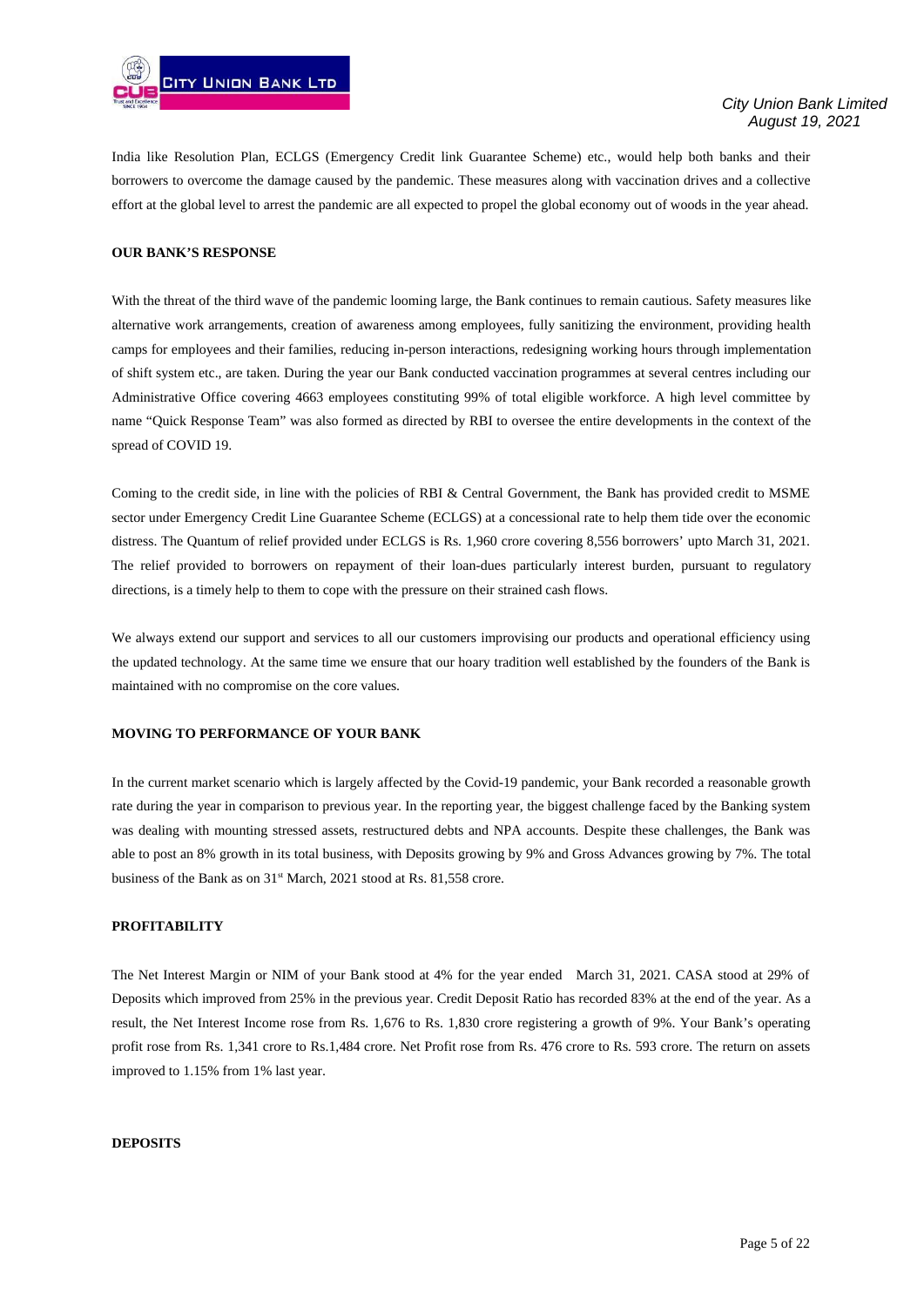

During the year, deposits have increased from Rs.40,832 crore to Rs.44,537 crore as on 31<sup>st</sup> March 2021 recording a growth rate of 9%. The cost of deposit of the Bank decreased from 6.20% in FY 2020 to 5.36% in FY 2021.

### **ADVANCES**

As for advances, the position increased from Rs. 34,576 crore as on  $31^{\text{st}}$  March 2020 to Rs.37,021 crore as on  $31^{\text{st}}$  March 2021 registering a growth rate of 7%. The yield on advances decreased from 10.76% to 9.91% during the reporting year on account of the transmission of the cut in the key rates to the borrowers, as expected of us by the Regulator. The priority sector advances stood at Rs. 20,648 crore as at 31st March 2021 as compared to previous year amount of Rs. 17,507 crore and aggregated to 56% of the Bank's adjusted net credit which is well above the regulatory prescription of 40%.

# **NON PERFORMING ASSETS**

The Gross NPA increased from 4.09% to 5.11%. With the Covid restrictions hampering the legal proceedings we could not make much progress during the year in the recovery of bad loans. The Net NPA increased to 2.97% compared to 2.29% last year. As the standstill order was in vogue in the first 9 months, bank as a prudent measure made adhoc Covid provisions every quarter. During Q4 FY21 we utilized a sum of Rs. 309 crore from and out of the same towards provision for bad debts. Thus a net adhoc Covid provision of Rs. 31 crore was made during the year taking the total adhoc Covid provision to Rs. 156 crore.

# **INVESTMENTS / TREASURY OPERATIONS**

During the year under review gross investments has increased from Rs. 9,236 crore to Rs. 9,523 crore. The total Yield on investments worked out to 8.20%. In the midst of a stressed scenario, I must acknowledge here the redemptive role played by our Treasury department. During the reporting year the Bank has booked treasury profit to the tune of Rs. 233.41 crore as against Rs. 159.60 crore last year, a handsome increase of Rs. 74 crore, by effectively manoeuvring the volatile yield movements and timely sale of securities. Further, the Non-interest income of the Bank registered a 4% growth from Rs. 680 crore to Rs. 705 crore mainly on account of increase in treasury income.

#### **NET OWNED FUNDS / CAPITAL ADEQUACY RATIO**

The Bank's paid-up capital stood at Rs. 73.88 crore as on 31<sup>st</sup> March, 2021. The Bank's net worth increased from Rs. 5,253 crore as on 31<sup>st</sup> March 2020 to Rs. 5,799 crore as on 31<sup>st</sup> March 2021. The Capital Adequacy Ratio under BASEL III as at 31<sup>st</sup> March, 2021 stood at 19.52% which is well above the stipulated regulatory norm.

# **REWARDING SHAREHOLDERS**

Your Directors declared an interim dividend of 30% on the equity shares for the financial year 2020-21 during the month of May 2021 itself, in pursuance of its constant philosophy of rewarding shareholders. In addition, your Directors have also recommended final dividend of 20% for FY 2020-21 in line with the extant directions issued by RBI on Dividend issue.

#### **BRANCHES**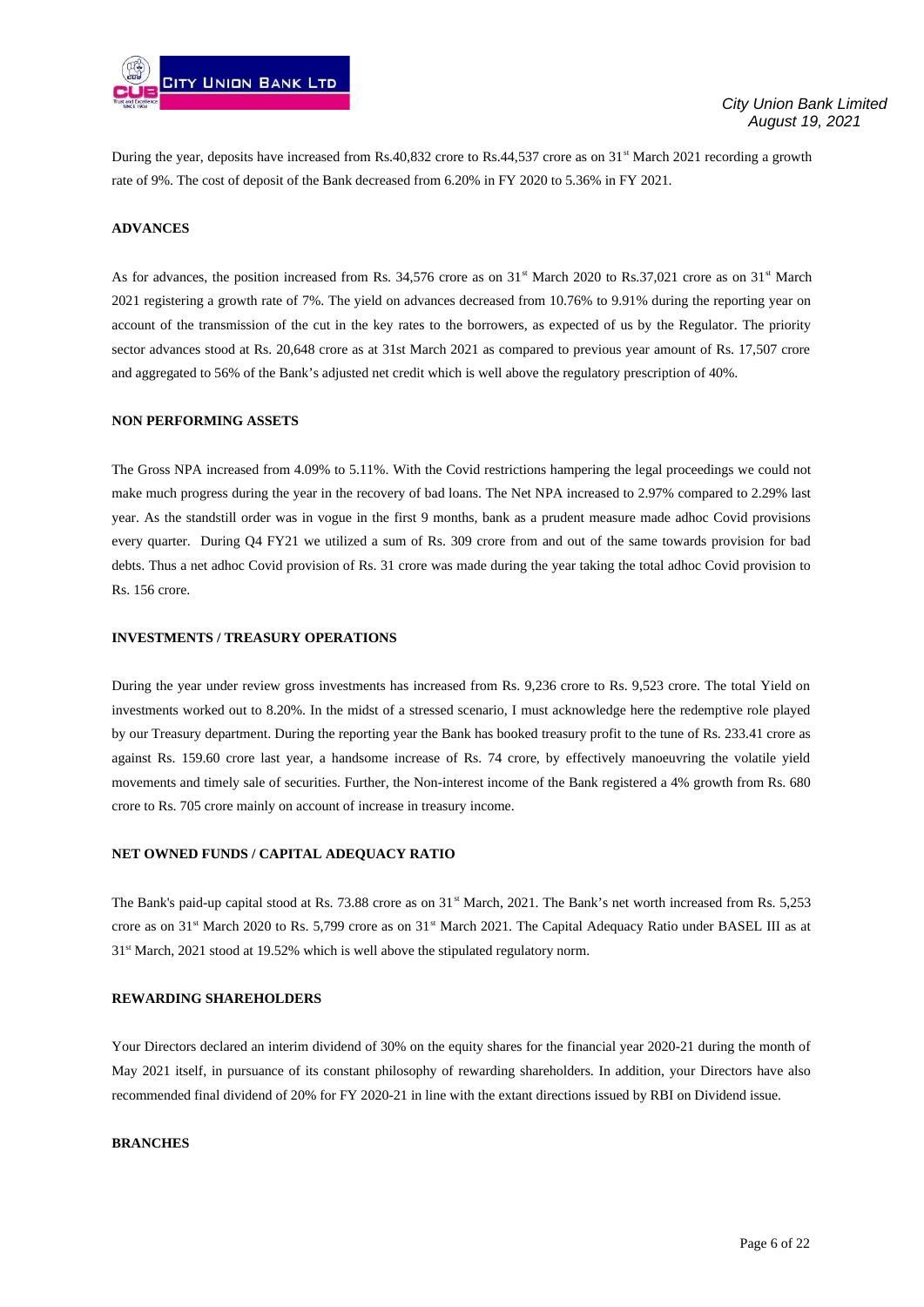

During the financial year because of the pandemic, the Bank could expand its branch network by adding only two more branches totalling 702 branches and  $1.724$  ATM's as on  $31<sup>st</sup>$  March, 2021.

#### **TECHNOLOGY**

The Covid 19 pandemic has accelerated the push towards digitalization with greater adoption of digital payments. Keeping in mind the Covid protocols the Bank swiftly introduced " CUB EASY" a video KYC based account opening Application in the year 2020, which has garnered tremendous response.

The evolution and adoption of newer technology has led to a significant improvement in deepening the digital transmission services. During the year, "Device Binding" in Mobile banking app was introduced as an enhanced security measure to customers whereby mobile banking app can be accessed only from the registered mobile device. Today, Payment System has assumed great importance and it is considered as the lifeline of Digital Banking and in tune with the trend improvisation takes place at our end also. Our "CUB All in One App" is now fully integrated with Unified Payment Interface (UPI) & Scan and pay functionalities. Even Non-CUB customers can use this application for payment purposes.

Investment options have been introduced in Net/Mobile Banking whereby customers can make investments in Sovereign Gold Bonds, Mutual Funds, IPO / Rights Application through ASBA etc. Our Bank has introduced Interoperable Card Less Cash Withdrawal (ICCW) from ATM using UPI in our NCR ATMs whereby customers can withdraw from the ATM without using Debit cards. Moreover during the Covid 19 pandemic and lockdown, some of our staff members were compelled to work from Home. The Bank provided them with secured VPN (Virtual Private Network) connectivity with installation of Antivirus and Patch management solutions.

#### **RISK MANAGEMENT**

The Bank has in place, a sound Risk Management Architecture, established by the active involvement and supervision of Board of Directors. The Board of the Bank has constituted a Risk Management Committee, which assesses the Bank's risk profile and key areas of risk in particular. Under the supervision of the Risk Management Committee of the Directors, the Risk Management Committee of Executives functions to ensure that the policy guidelines approved by the Board are implemented and faithfully adhered to.

The Bank has a Risk Management team headed by the Chief Risk Officer, who reports directly to MD & CEO/ Risk Management Committee (RMC) of the Board. The overall risks faced by the Bank and the risk appetite are evaluated by the Risk Management Department which frames policies and procedures, verifying the models that are used for pricing products, identifying new risks etc. Risk Management practices have been aligned with the best industry practices and are adaptable to the dynamic operating environment and market conditions.

The Bank is BASEL II compliant since 31<sup>st</sup> March, 2009. The Bank has implemented the BASEL III Capital Regulations from 1<sup>st</sup> April, 2013, by computing the Capital and Risk weighted Assets as per RBI guidelines dated  $2<sup>nd</sup>$  May, 2012. The Bank presently adopts Standardized Approach for Credit Risk, Standardized Duration Approach for Market Risk and Basic Indicator Approach for Operational Risk. Necessary initiatives have been taken for moving over to advanced approaches under BASEL III as per the timelines indicated by RBI. The Risk Management Department of the Bank effectively functions to measure, monitor and control all risks paving way for effective Enterprise-wide Risk Management.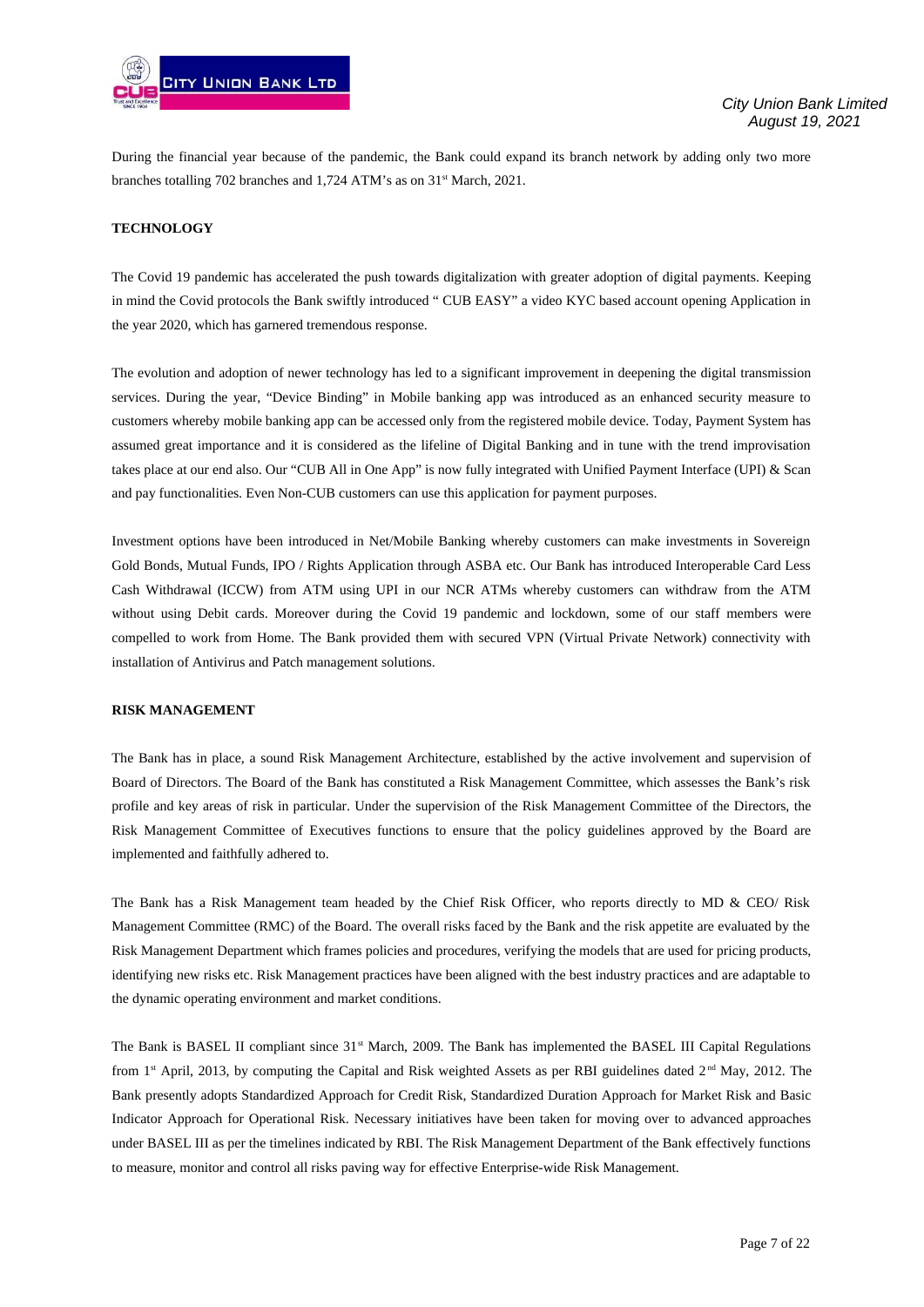

# **CORPORATE SOCIAL RESPONSIBILITY**

Coming to our commitment to the society I must say that CSR has always remained an integral part of the Bank. The Bank's CSR wing "Cub Foundation" is continuing to play a vital role in supporting the community in the vital areas like Swatch Bharat, Health care, Literacy, Rural sports, Community Development & Environment sustainability particularly water resource management etc. In the year under report, we have spent a total sum of Rs.10.95 crore towards these activities.

During the year, we prioritized our outgoes under CSR towards containing the spread of Covid 19. We provided Covid Relief Fund to the various municipalities and Government bodies to the extent of Rs.125 lacs. As allowed by a Circular from the Ministry of Corporate Affairs stating that any exgratia given to Temporary / Casual / Daily Wage Workers / Security Guards can be accommodated under CSR, we disbursed a sum of Rs.93 lacs to such workers in our Bank. In the current year, at the onslaught of the second wave of the pandemic, we spent a sum of Rs.3.25 crore towards supply of Oxygen concentrators to various hospitals and towards Chief Ministers Relief Fund.

As in the past, the Bank has continued its contribution towards conservation of Water bodies, & conservation of rainwater for groundwater recharge. The project on recharge of groundwater focused on desiltation of older ponds for collection of water. This was conducted at various districts in Tamilnadu which also covered cleaning and deepening of various lakes and rivers particularly in Kumbakonam, to augment ground water levels and conserve water for agricultural purposes.

#### **HUMAN RESOURCE**

As on 31<sup>st</sup> March, 2021, the Bank had on its roll 5,843 employees including 50 Executives. The Human Resource function continued to build & provide a cordial and safe work atmosphere to all employees by implementing the Covid guidelines issued by Union Health Ministry and State Government on the staff strength at workplace. The commitment and grit shown by our employees during the testing times has been exemplary.

It also needs a mention here that during the reporting year, the management of the Bank considering the risks and efforts made by all employees during hard & continuing phases of COVID pandemic, has granted COVID incentive in monetary terms to all employees of the Bank.

When I acknowledge the sincere services of our employees during the pandemic times, I feel pained to mention that the bank lost six of our Cubians on account of this terrible Covid. I pay my sincere homage to them.

In the context of COVID 19, considering the need to adhere to safety norms & to continue the professional development of its employees, the Bank has developed an e-learning Management System (LMS). LMS is a software application for administration, documentation, tracking, reporting and delivery of educational courses / training programmes. It facilitates online learning process at users' convenience. Initially an audio video lecture series on various fundamental aspects of credit was presented by the MD & CEO of the Bank. This has been made available to all staff members. Audio programmes on various other topics on banking are underway.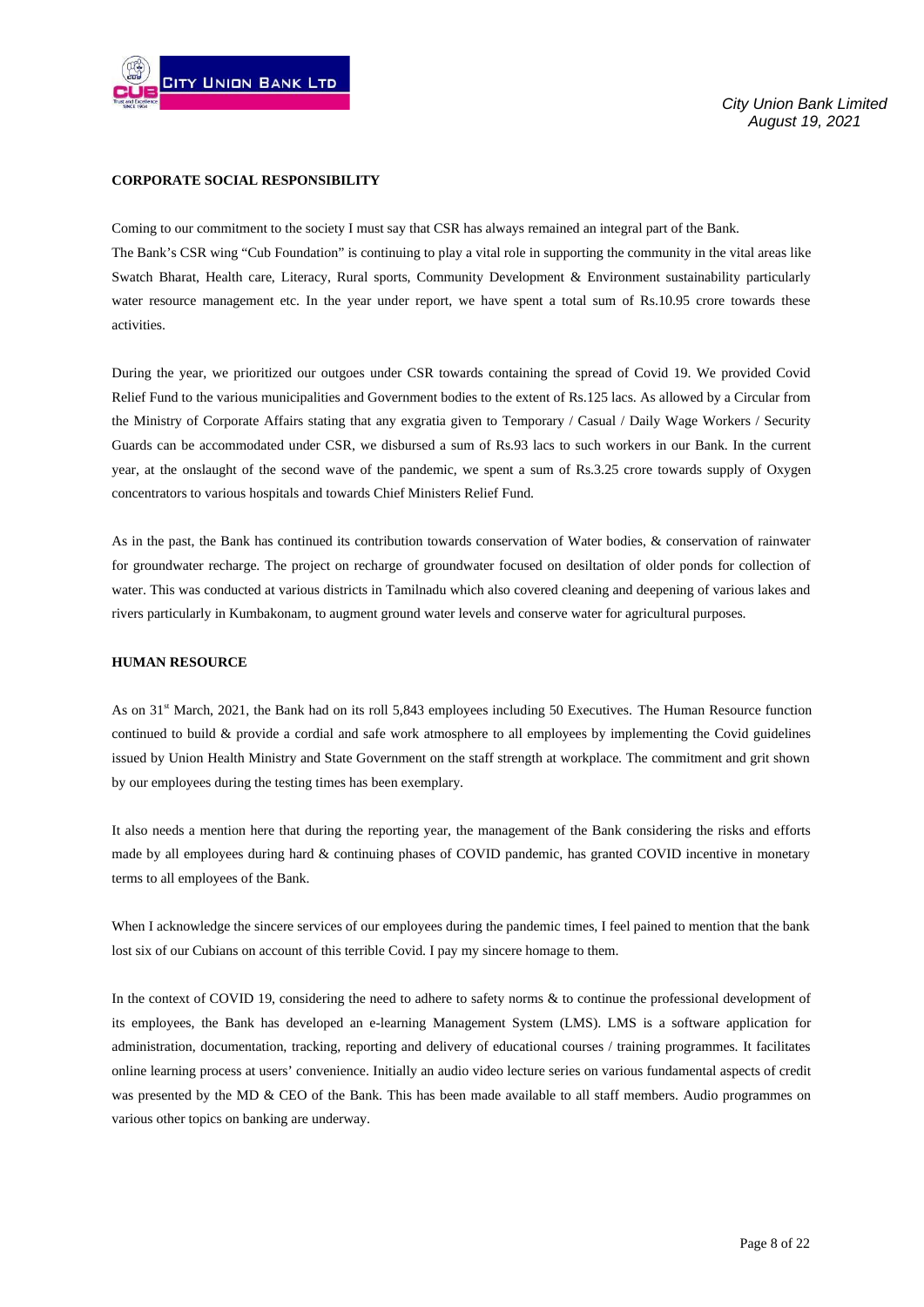

Further, during the reporting year, the management of the Bank has entered into pay settlements with CUB Officers Association (CUBOA) and CUB Staff Union (CUBSU) containing various monetary & non-monetary benefits. In fact the settlement which is due in September 2021, was advanced and made effective from 01<sup>st</sup> January 2021. Further, the pay structure of all Executives was also revised w.e.f. January 2021.

I take pride in expressing the fact that our employees always stand committed to win the trust and confidence of our customers by their courteous service. The tireless efforts of our CUBians under the challenging conditions are truly laudable. The Bank has maintained a healthy work environment right from its inception and it needs to be mentioned here that there are no instances of industrial unrest till date.

#### **ACKNOWLEDGEMENT**

Before I conclude, I hereby extend my sincere gratitude to the Reserve Bank of India, all Govt. bodies, Regulatory authorities, Shareholders, Customers, business associates, my colleagues on the Board of the Bank, Executives and Employees of the Bank for their continued support, guidance and patronage extended to the Bank in its growth process. My sincere appreciations to both Employees Union and Officers Association for their role in ensuring a harmonious Industrial relationship.

With the grace of Almighty and with all your support, I am confident that our 116 years old organisation will continue to progress with added vigor touching new horizons of growth and glory in the years to come.

I hope and pray that the world emerges victorious in its undaunted fight against the pandemic very soon.

My best wishes to you all once again.

**Moderator:** Thank you very much. We will now begin the question and answer session. We will wait for a moment while the question can be assembled.

**Moderator:** I now invite Mr. Aspi Bhesania CLID 1201250000023508.

**Aspi Bhesania:** Chairman Sir, I'm from Bombay. Sir Resolution No.8 is the QIP of Rs.500 crores, I request you to come with the rights issue rather than a QIP. The dividend of 50 paisa, that is 50%, I would like to know whether you prefer YES Bank model where to give high dividend and QIP regularly and one fine day everybody knows what happened. Another model is the Kotak Bank which gives less than one rupee dividend on Rs.1,700 share price. Rarely does a QIP and grow with its own funds. Pages 4 of annual report, in each of the five years, deposits are more than advances. If more deposits are coming, reduce the interest rate. Deposit grew by 9% where the advances grew by 7%. During the year Rs.41.7 lakhs of dividend and 14,709 shares were transferred to IEPF. It's the shareholders money. You should try to identify the genuine shareholder. Even if you have to send someone from the nearest branch on 28th September next month Rs.64 lakhs will be transferred to IEPF. In one month do something to reduce this amount. Government is not doing anything with the shareholders money. So, 1.5 crore shares are still held in physical. What are your plans to eliminate physical shares? I also have only two shares in physical and it's not worthwhile demating two shares. During the year,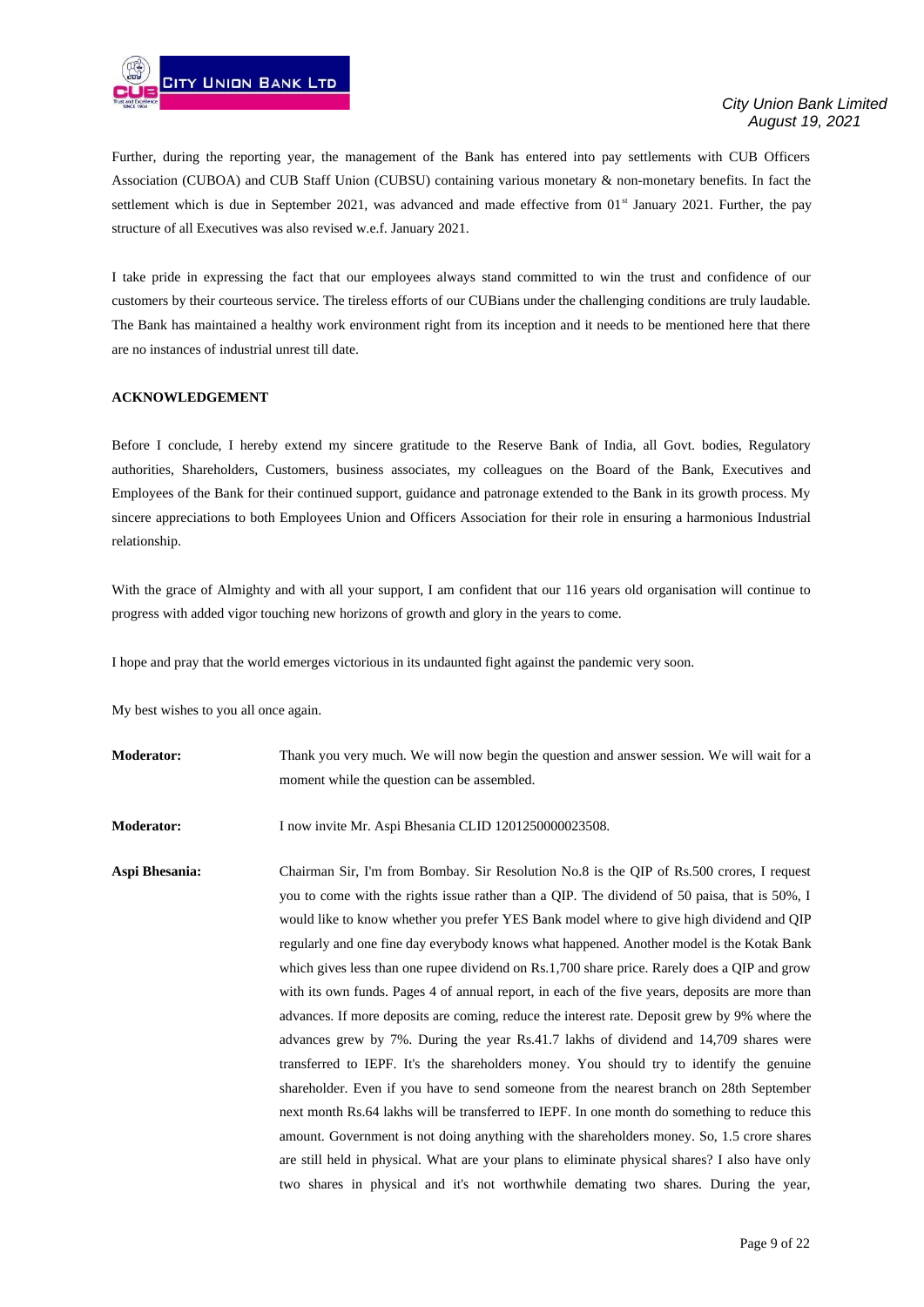provisions were Rs.891 crore and net profit was Rs.523 crores. Provisions are more than net profit by Rs.300 crores. NPA will destroy the economy and economy is not likely to grow in the current year, although our government expects 8% growth. RBI imposes a penalty of Rs.1 crore on discrepancies detected towards soil notes remittance. Who will levy penalty for discrepancies to RBI? Somebody has to make even RBI accountable. NIM of 4% is very good in a pandemic year. All three segments have done very well. I hope you will continue to do well in the future also. Our Q1 was also good for which I congratulate the entire management. Sir, I would like you to continue with virtual meeting even when physical AGM starts next year. Sir, thank you and all the best.

**Moderator:** I now invite Mr. A.V. Mani Sundaram, CLID IN30163741521740.

**A.V. Mani Sundaram:** I am Mani Sundaram. Welcome all the directors, Chairman and Company Secretary of City Union Bank. This year being a pandemic year, this year also you have given output maximum. My question is what is the NPA comparison for last year and this year ? Any recovery ? Give more dividend sir. Any expansion plan in ATMs and also branches ? Because money violation is very high due to this period of corona pandemic. I appreciate the services by your staff and colleagues. Thank you, sir. That's all.

**Moderator:** I now invite Mr. J. Abhishek, CLID IN30163741359155.

**J Abhishek:** I am Abhishek, shareholder of the company. My DP ID:IN30163741359155. Congratulations management on the eve of annual general body meeting. Sir, I would like to know how is our Bank impacted in these past two years of COVID time. After this Corona Virus and subsequent lock down there is no industry untouched after the Covid so any employee have sacked, hired or any salary cut in percentage of any? And was there any salary cut was taken by the management within the pandemic period. What are the cost cutting initiatives that our Bank has taken? What is the view of the management going forward on sustainable and profitable growth remain challenging in the coming quarters? And RBI is keen on telling the Banks to provide moratorium and certain measures they also provided. So, under such circumstances, how do you see the net profits? I would request our management to kindly involve on like the concalls, quarterly presentations with the global investors on a regular basis which will increase the business to the Bank? What are the other expenses, legal charges and the audit fees? Myself and my team are running a legal firm in the name of in Chennai. I request yourself to kindly enroll our firm in the empanelment of the Bank and we will be glad to extend our services. I made a requested last year also but I have not received any revert back from our legal team. Since corona period was existing, I also did not made a presence on this. So I would request your goodself to include us in the empanelment. We are not able to see this year annual general body meeting be conducted now. It is more than 100 years I know that. in the notice also did not mention, in the banner also did not mention about this year annual general body meeting.

**Moderator:** I now invite Mr. Padmanabhan. CLID IN30131320794645 has registered but not the joined the meeting. I now invite Mr. G. Sankaran. CLID IN30044110863723.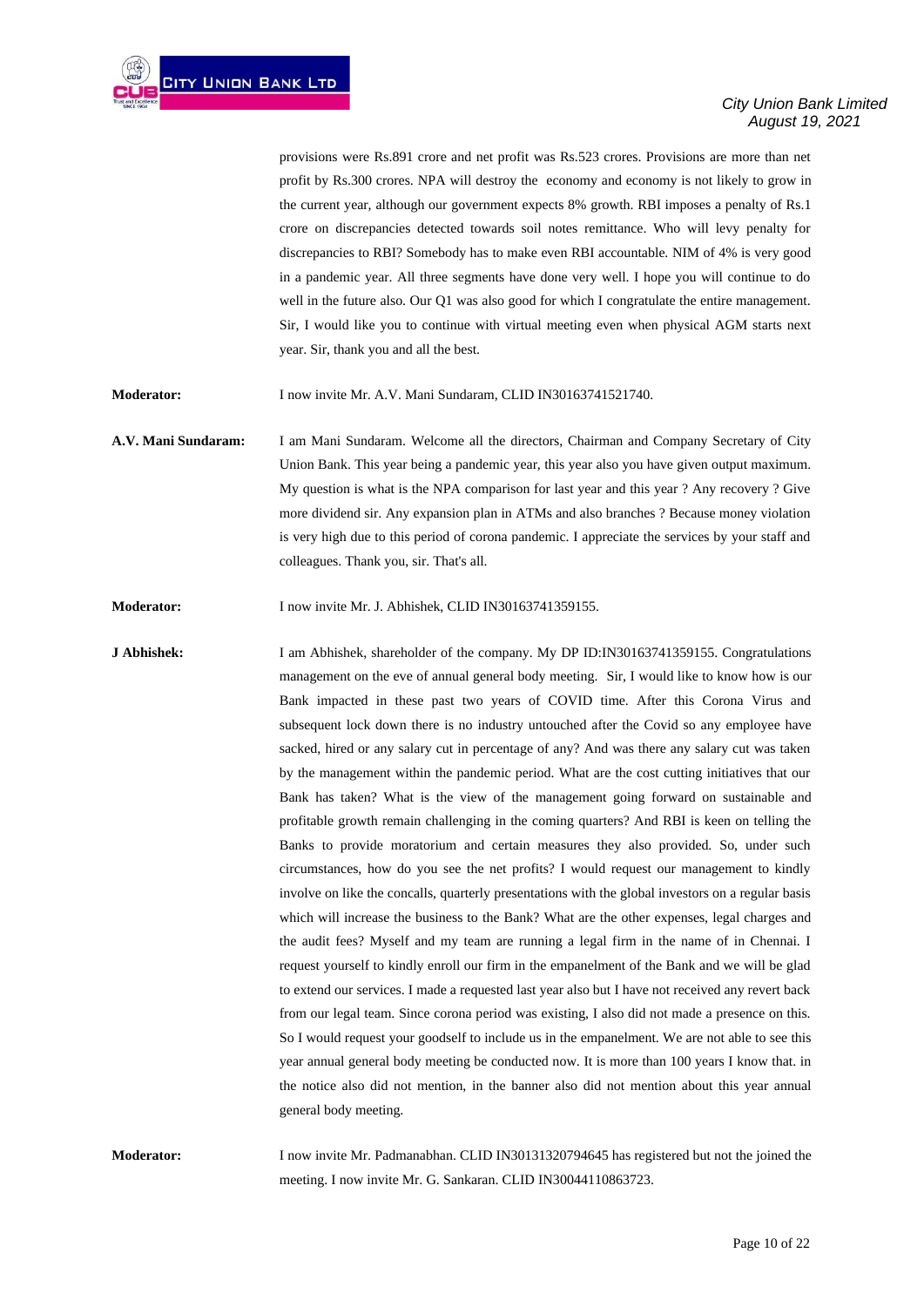*City Union Bank Limited August 19, 2021*

**G. Sankaran:** Good morning sir. I have lot of questions to ask but our chairman has clarified all the questions. So, it is my duty to appreciate the Bank in this juncture. We hope that we will have a physical meet this year. But unfortunately the hide and seek game of COVID and we are still in the grip of COVID-19. So, globally, so many deaths and as our chairman pointed out we have lost six staff and I regret very much, I convey my deep condolences to the family members. Because of this COVID-19, general psychologically and mentally affected and frustration and fear of death. So, in turn, lack of interest and enthusiasm in purchasing except of day-to-day affairs essentials. So, the entire retail segment and related small scale industries and unorganic sector is much affected. So the people what they will do? They have to survive. Like medical bill and education and so on and so forth. So ultimately they will simply postpone the repayment of the Bank loan. It's easy for them. So the ultimate sufferer is Banking in this, in both ways; one, it is not able to lend further which is the prime activity of the Bank and because of no expansion of business and absence of new ventures. On the other side, the repayment is not forthcoming and more slippages and gross NPA increases. One Mrs. Jaya Vaidyanathan, recently I heard in Hindu, CFO in some organization. She said that NPA will zoom in the near future. Our Bank was very safe because we have not extended advances of big tickets. We used to talk every year in the AGM also. Our concentration and more exposure on retailing business and small scale industries which is struggling now due to pandemic. While this is a temporary phenomenon, last year also I have told, all the accounts, since I was working in this Bank, now retired staff, I know each and every account is backed by either immovable property of either business organization or the residential outs. So, it's a system-driven NPA. Our Bank is fundamentally strong. Even in this bad scenario, critical circumstances, we have done the best possible and I congratulate our M.D. and team of staff for their hard work that they are fundamentally strong. That is why I used to see mutual fund garner in the business organization. The mutual funds are accumulating our share. Their fund managers and business oriented. So they feel fundamentally strong and it is safe and they expect very good return in the long-term. That is why they are accumulating. We pray for the early recovery from this pandemic situation and definitely our Bank will outperform and give very good results in the coming years and I express my whole-hearted Onam greetings to Kerala brothers and sisters and customers. Thank you, sir for giving me the opportunity.

**Moderator:** I now invite Mr. Santosh Kumar Saraf. CLID 1206780000018019.

**Santosh Kumar Saraf:** Respected chairman, all the distinguished board members, and my fellow shareholders, and our staff and employees, my name is Santosh Kumar Saraf. I am from Kolkata. First of all, my namaskar to you, sir. Hope all our directors, all our employees and all our shareholders who are attending today's meeting are safe and in good health. I express my condolence to those employees who left us in the last year COVID time. I wish to god please give me om shanti, om shanti and help family make strong to fight and come out of this hard situation, sir. And sir, thanks management to announce very good dividend in line with RBI guideline. I hope that we will increase in the future sir. Also, I thank the management that last year our CASA deposit increased by 27% to Rs.12,981 crores. In this regard, I want to know how much amount in the savings account sir. Next sir, we have 5,040 employees. Hope all are vaccinated. If anyone not taken, what step are you taking? I request you to those who have not taken vaccine, please stop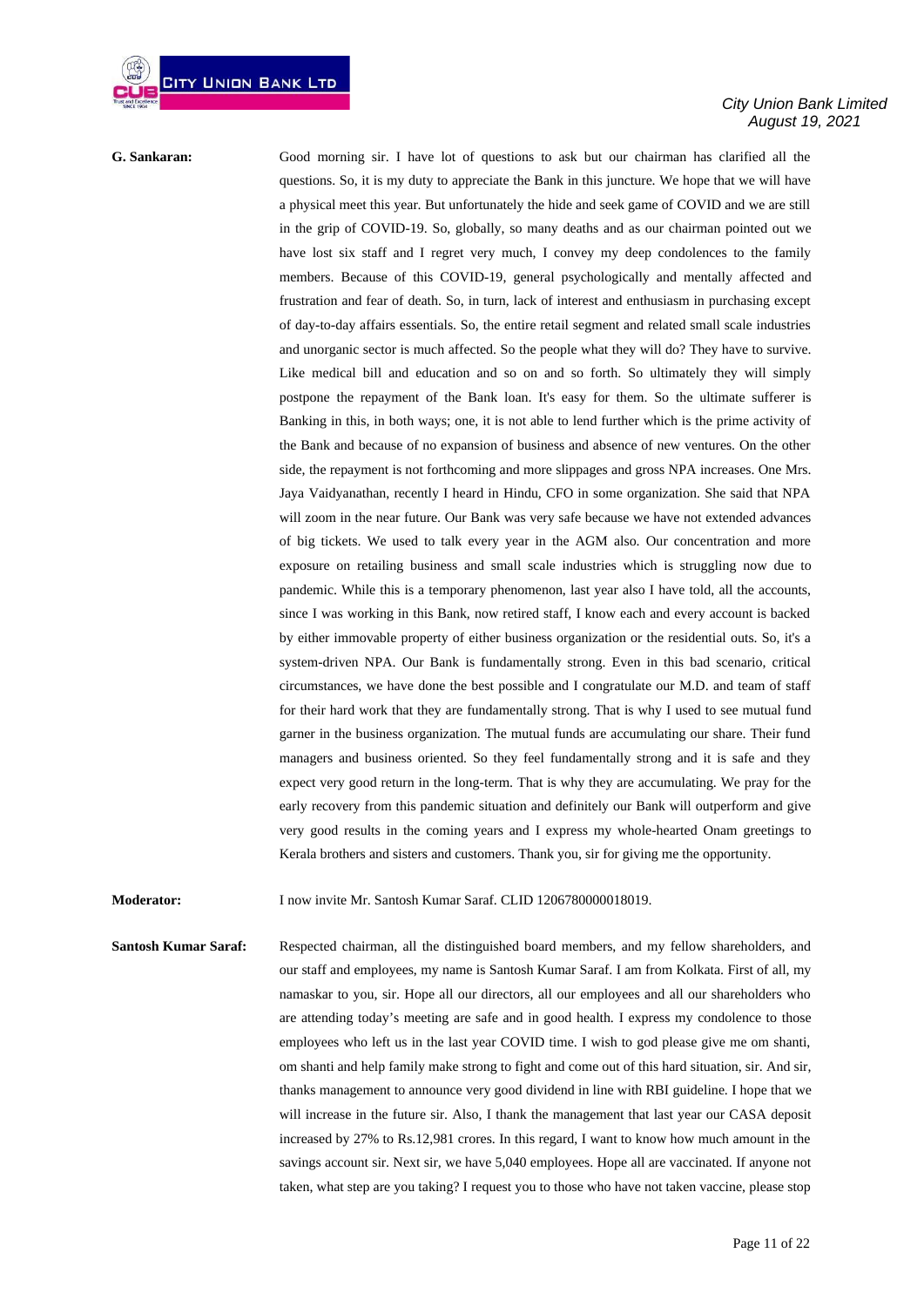them come to office and work. Because in Kerala, the situation is very bad. In India, 50% patients come from Kerala. I hope if they come without vaccine, the others will be affected. I request them to go to the private hospital with their families' sir. Next I want to know what step you have taken for our building. In our building, is there rain water harvesting and use of its water and reduce fresh water consumption. Next sir, regarding renewable energy, I want to know what step you have taken? Are you installing solar panel on the roof or anywhere to become self-dependent in power supply sir? I want to know what steps have you taken in our offices to reduce use of single plastic because single use plastic is bad for our environment sir? How many percentage of our employees still work from home and what infrastructure facilities provided so they can work in coordination with each and other? Sir, lastly, I pray again for my chairman, all my directors, all my company staff, employees, customers for a healthy and safe life, happiness, wellness and prosperous 2021. Last I request you, sir, continue with video conference meeting so I can attend from Kolkata, somebody can attend from Bombay, somebody can attend from Salem. And also, our directors are attending from their homes. I wish and hope you will continue with this. If a physical meeting is held, not possible for video conference meeting. So I request you to please allot 15-20 minutes make a special session for pan India shareholders so they can express their views and wish for you long life, sir. Hope our Bank will improve in your leadership. Thank you sir for giving me time.

**Moderator:** I now invite Mr. K.S. Balasubramanian. CLID IN30115113526679.

**K.S. Balasubramanian:** I congratulate the management for the satisfactory performance for the year 2021. All the economic parameters like 9% growth in deposits, 8% growth in to business, 7% increase in total asset, 9% growth in net interest income, 11% growth in gross profit, 25% growth in net profit, return on asset at 2.15%, return on equity at 10.73%, net interest margin at 4%, EPS at 8.03, etc., all point to a fairly good performance amidst the impact of pandemic on the Indian economic activities. I also appreciate the need-based manner in which the CSR funds to the extent of Rs.10.95 crores have been spent during the year. Particular mention must be made about desilting of many tanks in Pachiyappan area in Kumbakonam, Thirukollikadu, Thirunagar, etc., on the picture shown in balance sheet before the work started and after the work was over underlines the effective use of the fund and besides the donation of oxygen concentrators to hospitals in Thanjavur, Pudukottai, Nagapattinam and various places. And also, the building community hall at Amar Seva Sangam in Tenkasi area and Swachh Bharat providing toilet facilities at public places and at various schools and stress on waste to energy is a special mention. Net Banking facilities, artificial intelligence usage, mobile Banking, online transfer of funds and digital channels are quite appreciable. Sir, while the cost of deposits reduced to 5.36% from 6.2%, yield on advances declined to 9.91% from 10.76% due to the introduction of the ECLGS scheme with capping of 9.2% and gold loan at lower interest. Please throw more light on this. Segments advances as per guidelines to priority section, agriculture, MSME sector and weaker sections and these sectors, the Bank should exercise more caution. The capital adequacy ratio is much more than the RBI Basel-III norm stipulation. And our paid up capital is Rs.73.81 crores and net worth is Rs.5,799 crores. And there is a deposit growth and collection efficiency also is up to the expectation. In the circumstances, why the Bank seeks the shareholders' approval for issue of equity shares of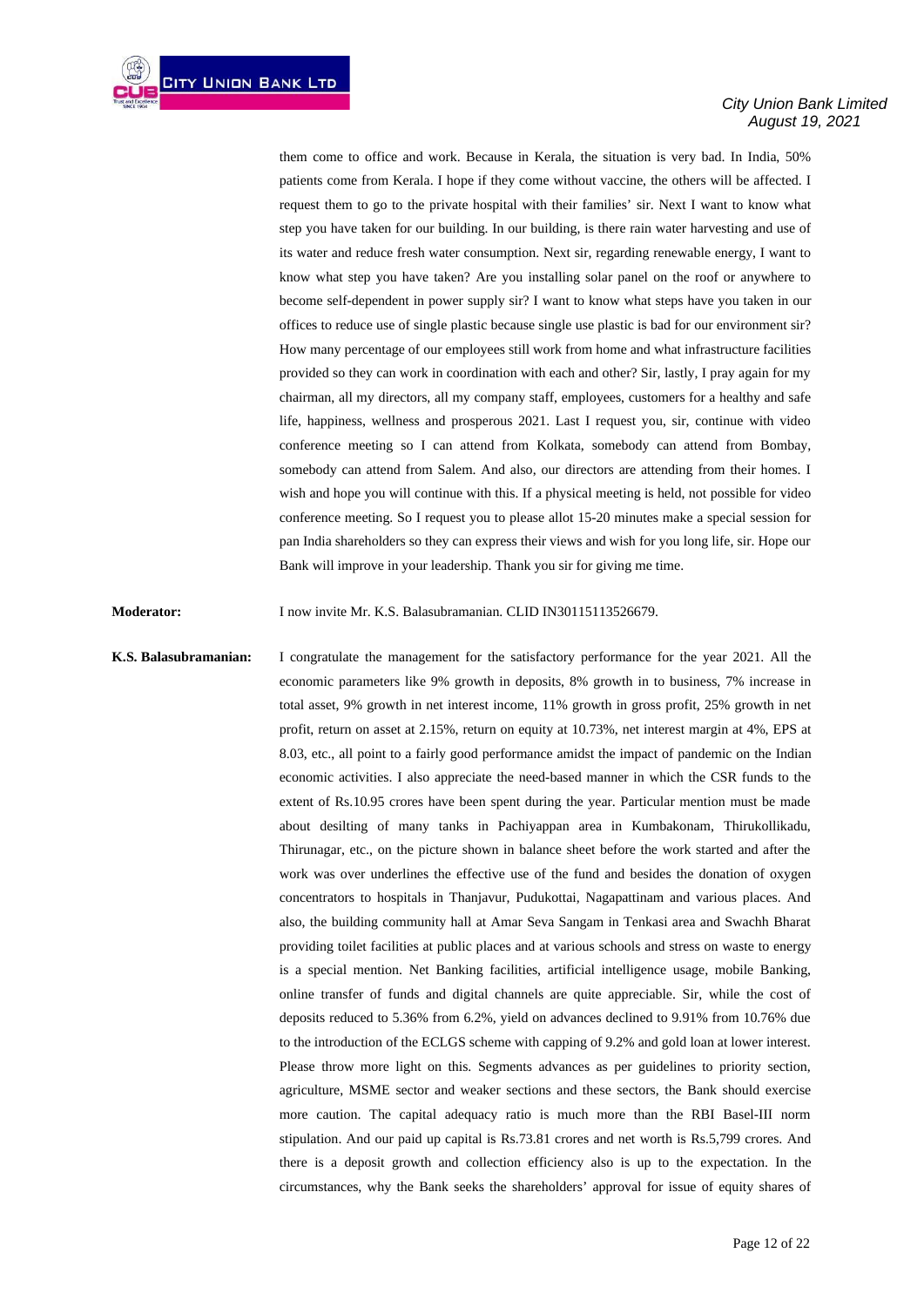Rs.500 crores with the face value of Re.1 and at prevailing market rate to qualified institutional investors. Of course, it is an enabling resolution, but still why should the Bank go in for increasing the capital base? On gross NPA and net NPA, the provisioning made as at  $31<sup>st</sup>$ March was adequate or any extra provisioning is necessitated by this time, what is the provision coverage ratio at present? Operational efficiency and cost reduction should be the watch word hereafter. Any fresh slippages on the loan book, slippage into a closing advance percentage wise, restructured loan percentage wise, where it stands today. RBI has fined Bank of Rs.1 crore citing non-compliance on lending to agriculture sector, micro, small and medium enterprises, educational loans on account of waiver of margins and security requirements. It is not Rs.1 crore that matters, but certainly a lapse on the part of management. In spite of the corona effect and all these things, the Bank is doing very well and congratulations to all the staff for their excellent work because the Bank has about 6,000 staff as on date and they are all doing very well and I am a regular client of Sivananda Colony, Coimbatore branch and I am happy the customer service is excellent. So, I take this opportunity to record my sincere thanks to the management. Thanking you, sir.

**Moderator:** That was the last question. I will now hand over to M.D. and CEO to proceed further.

**Dr. N. Kamakodi:** Esteemed shareholders of our Bank, chairman and colleagues on the board of the Bank, Statutory Auditors, Secretarial Auditors and each and every one of you participating in this e-AGM today, I convey my namaskaars to all of you for participating in this meeting.

> Answering the questions from the shareholders during the annual general body meeting had always been a pleasure for me. It in fact reinforces the amount of the affection. Each and every shareholders and every stakeholder is an asset of our Bank. And I take this opportunity to thank all the shareholders who have now come to express their opinion. And I would like to give my answers and explanations for all the questions possible as much as I could record during your discussions.

> So we had Mr. Bhesania who is first. He in fact made a point on regulations and particularly on the QIP resolution, "Why we are going for QIP, why not for the rights issue?" "And what is the model of the dividend which we are looking into basically compared with a couple of other Banks?" Basically, as we have told in the notice which is basically on enabling resolution. For the past six or seven years, every year we are getting your approval. But we use it only when it is absolutely necessary and also depending upon the opportunities available. Sometimes let's say for various reasons raising capital through QIP may be beneficial to the Bank. We will consider all the aspects and also take your view and also went through a couple of rights issue in the past. So we keep all the options open and take a call depending upon what is in the best interest of the Bank. Anyway, this is only an enabling resolution. We will use it only when it is absolutely necessary and also compare favorably with the other options. So, we are just taking it as an enabling resolution. It doesn't really mean that we will be utilizing it this year or not. We don't know. Let's say we keep all the paper works ready so that if at all it is needed, we may go for it. But it is only an enabling resolution.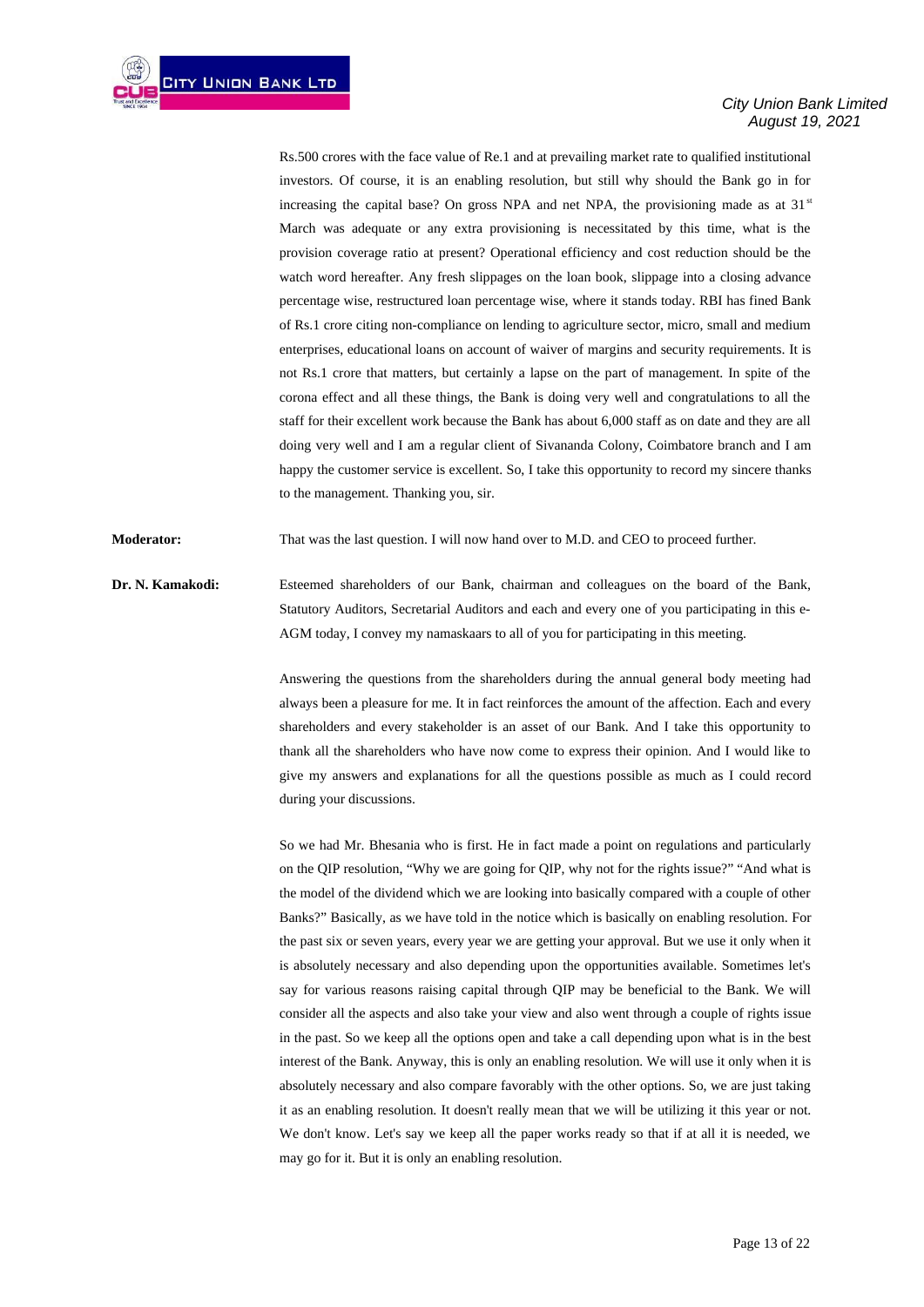Mr. Bhesania also spoke about the deposit growth is more than the advance growth rate. "Why don't you reduce the rate of interest for the deposits and all?" It's a very fine balance. Let's say our ALCO committee looks into this aspect on continuous basis. It is very difficult to align your deposit growth and advances growth in absolute harmony. So sometimes your deposit grows than the advance growth rate actually. Also, we have to take into consideration the general economic environment, interest rate cycle and all such things depending upon that we do. But whenever there is a decreasing interest rate cycle, our deposit rates also aligns with the overall interest rate cycle and you have seen the cost of deposits and funds also have come down in the last year which is our chairman also spoke during his address. At the same time, depositors will feel that like they are getting a raw deal. So we have to balance everything in tune with the market realities and the interest rate cycle. We will be taking a call, but your point is well taken and we will keep it for our future references.

And Mr. Bhesania also added about "The fund is going to particularly the unclaimed dividend and all and also shares are getting transferred to the investor educational fund and all and it's the shareholders money which we have to take extra efforts and all?" Absolutely sir ! We are doing everything under our control to contact those shareholders. Sometimes, let's say the shareholders have moved away from their address on the record, there are various reasons which are beyond our control. Only when it is becoming absolutely not possible for us to identify the shareholder, we are doing everything possible including going for the advertisements and contacting through various other options available and all, we are doing that. And it is getting transferred only when it is absolutely becoming impossible for us to trace them and give it to that. But your point is well taken on that.

On eliminating the physical shares also, we are continuously taking all our efforts but as you yourself agreed, ultimately it becomes the choice of the shareholder, the cost which he feels whether it is worth or not and all. So, we are taking our efforts, but since it has become any transfer of securities, particularly through market sale and all, since it can happen only through the demat form, it is only matter of time before all physical shares getting converted into electronic format, but we are also taking all our efforts.

You also spoke about the provisioning. Yes, it was a very difficult year. We had a total provision of Rs.865 crores for the financial year '19-20 which increased to Rs.891 crores for financial year '20-21, of which financial year '19-20, we had about Rs.631 crores for NPA and Rs.125 crores provision for COVID. This year we made about Rs.599 crores for the NPA and Rs.31 crores for infusion for COVID. As chairman also mentioned, since you had moratorium for first nine months and also during the COVID pandemic there were backlogs in the court procedures because courts and all were locked. So there is some slackness in terms of the recovery of the NPA which will get normalized as we proceed forward.

And also, Mr. Saraf spoke about RBI penalty on cash deposits. And also congratulated on 4% net interest margin. And congratulated for performance in all segments. And also congratulated for the first quarter performance. And also he expressed that to continue to the virtual AGM. So, we will take a call depending upon the instructions made available by the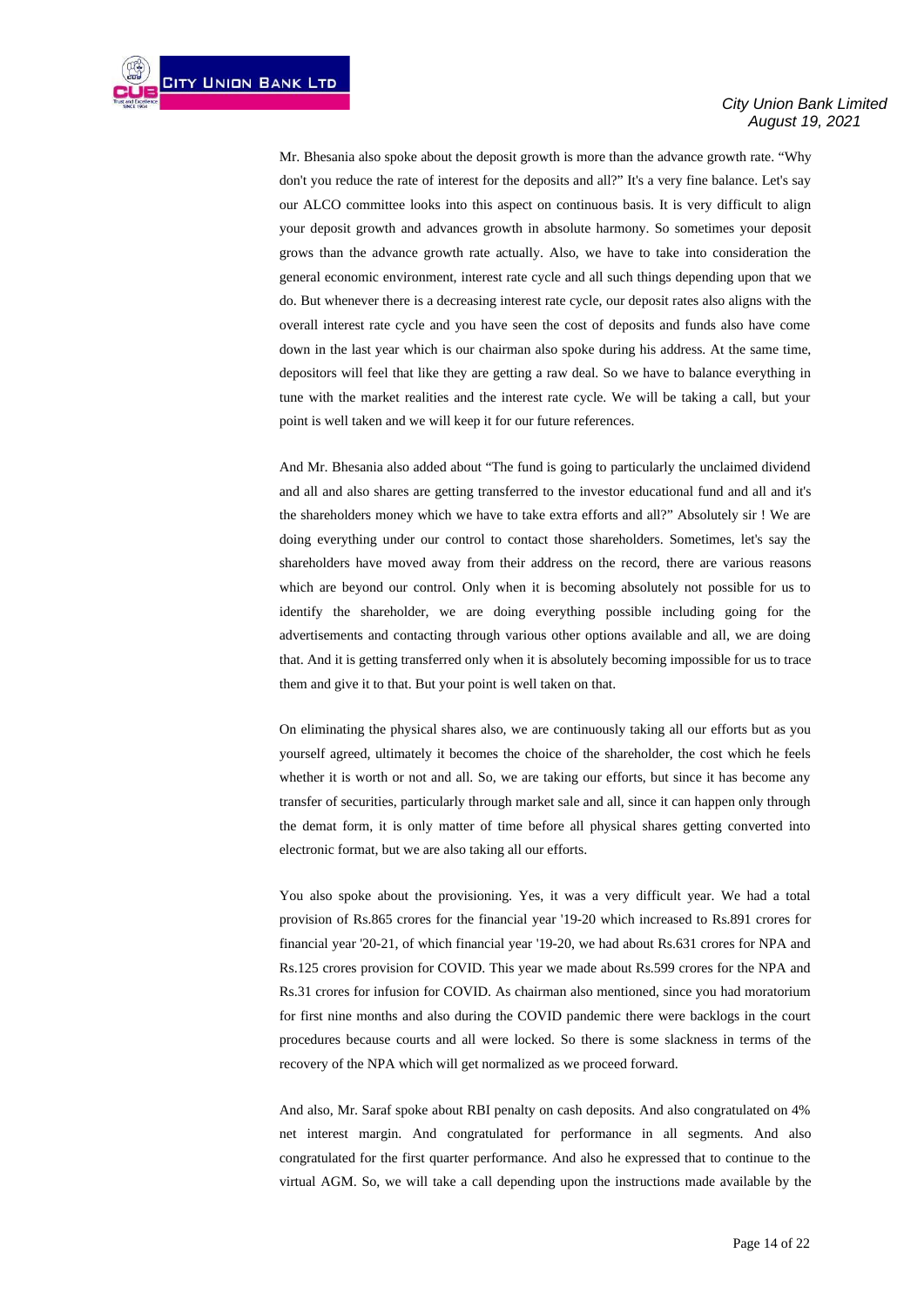

both Department Of Company Affairs, SEBI and all. All the norms will be taken into account before taking a call. Anyway, we keep your suggestion on mind.

Then, we had Mr. Mani Sundaram who gave comparison provisions which I just gave the numbers to you. And also, wanted us whether we can give more dividend and all. Banking is a business when the assets grow and the Bank grows, you need the continuous infusion of the capital particularly for both future growth and also for the future requirement. And there are also clear cut guideline from RBI metrics on how much dividend we are giving and all. We take into account particularly like what is the regulatory guideline and also the requirement of the future and all. Fortunately, since we had adequate capital even during the onset of the pandemic, when many Banks had to go for capital raising on urgent basis, we had a luxury of not diluting the capital particularly during this pandemic year. So we take all the contingencies into account and all the regulatory factors into account and we take a call on that.

"Expansion plan on branches?" Till financial year '19 for the previous years, we had about incremental branches of 50 per year. Our chairman said we had only two branches got opened in the last year. So, this year we are waiting and watching. We will be firming up how much of branch we will be opening in the fourth quarter and all. We also need to take into account how the third wave if at all any going to be there. So we will take appropriate call looking into the environment on step-by-step basis. And Mr. Mani Sundaram also asked about "What are all the necessary steps the Bank had taken to take care of the staffs on COVID.?" Chairman explained in detail what are all the steps we have taken. In fact, we worked closely with the government and arranged for vaccination and all. We also explained to you that 99% of the staff members who are eligible have already been vaccinated and things like that. During the lockdown period, we had enabled working from home, reduced man hours, working in shifts and also taking the COVID vaccination. The chairman also outlined in his speech. So, thanks for your concern for our employees particularly on this front. We took whatever in our capacity to take care of these things.

We had Mr. Abhishek who is also a lawyer. He also congratulated the Bank on the performance, dividend, the profit and multiple things. He also asked about "What are all the plans the Bank has for the COVID and all?" I explained, we are keeping a close watch on that. He also asked, "Any salary cut or sacking of employees and all?" No. It will be totally inhuman to talk about the salary cut or sacking and all, particularly during the period of pandemic, particularly the employees who are with us in a dedicated passion for so many years and all and who plan to have their careers with us and all. Banking being a service industry particularly when the employees need to have a direct contact with the staff members, those options may be discussed only when it becomes absolutely necessary, by god's grace, things did not happen so that. In fact, chairman also explained how we took care of even contract employees and watchmen and all when government allowed CSR funds can be utilized for giving some COVID-related incentives to them. We also used about Rs.90 lakhs to Rs.1 crore for that particular thing. So, we did not think of any salary cuts or sacking. Even though there was a shot in the financial year '19-20, we were able to show increased growth and also the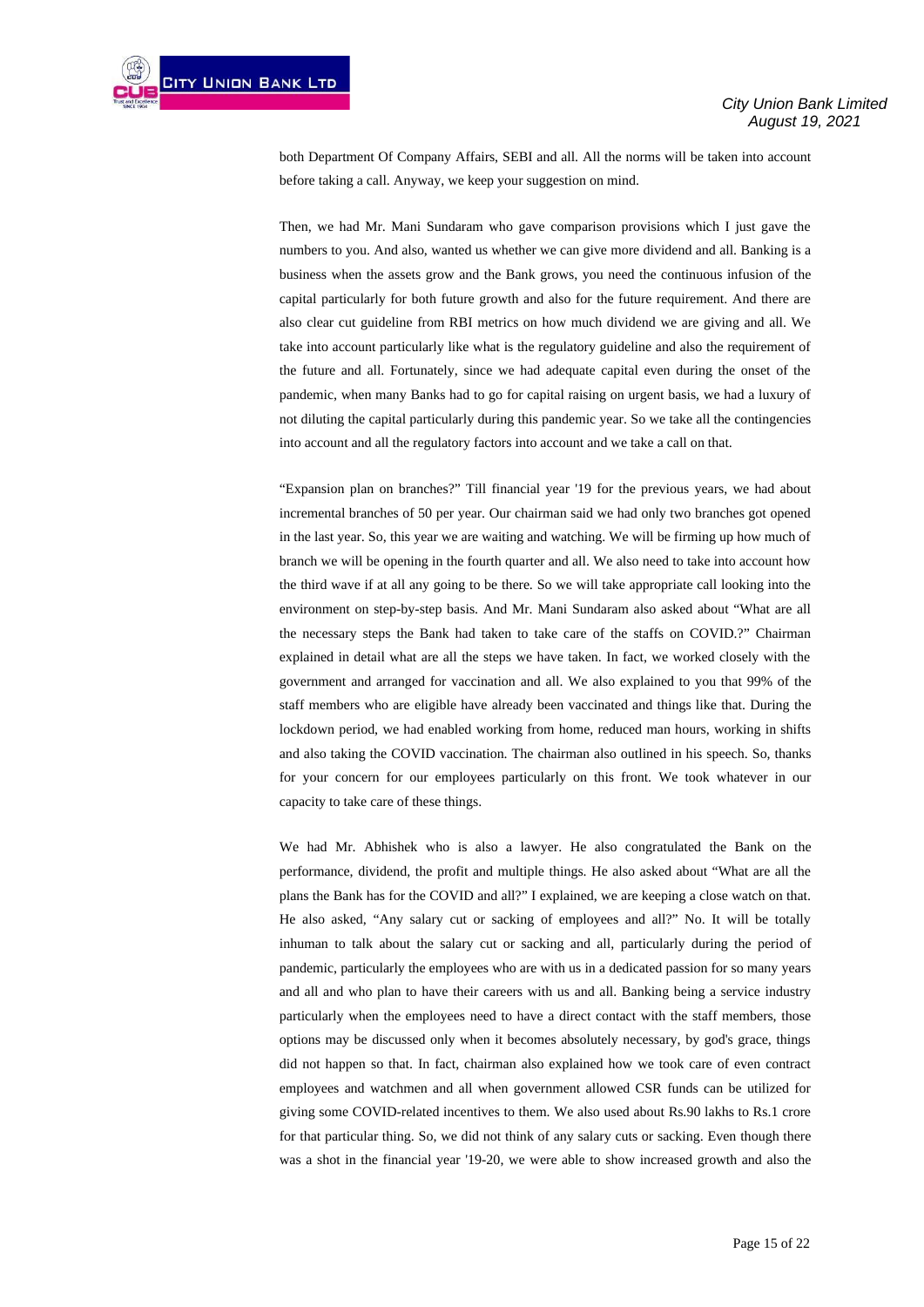

profitability even better than what we originally thought during the year beginning. So we did not consider any salary cuts or sacking or whatever it is.

On "cost cutting front?" we have tried various efforts. Wherever the efficiency is needed particularly including things like the rent, using the productivity of technology and all, we have been doing that and some amount of benefit we were able to see that on that front.

He has asked about "How the financial year '21-22 will be and particularly on moratorium what was given in the last year and all?" The things have definitely improved in the current year despite we had the COVID second wave. We hope the COVID third wave should not be there, we pray for that. And even if there is a COVID wave, we believe because of the vaccination and other things, the impact will be much lower and all, I think we should be able to have a reasonably good financial year '21-22 in all parameters including growth, slippages and all. The transcript and all are available in our website which we are continuously doing which will also help you to have an idea of what we are thinking basically on a continuous basis.

And he also suggested "Interactions with the global investors and all should go." Yes, we are on a continuous discussion. Earlier and all, we used to go in person. Now the virtual meetings have enabled us to have discussions with more and more number of the global investors. So we are doing that and we are able to keep a constant communication open with the global investors and also domestic investors by and large.

And he has asked, "What are all the things we have made to reduce the legal and audit fees and all?" We are continuously evaluating that in the coming days, we feel we are reasonably managing them. There are also a trade-off. So we cannot compromise on the quality also. When you need quality, some amount of extra premium you have to give. We take all those things into account. And we hope when we are compared with the peers and other Banks in the industry, we are keeping at track on that and ensure that no unnecessary flab is there.

And thanks for offering your empanelment. If needed, we will definitely get in touch with you.

Mr. Abhishek asked, "Which year AGM and all?" See, Kumbakonam Bank which was started in the year 1904. Then there were amalgamation of four Banks including one City Forward Bank, one Union Bank and also one Bank called, Commonwealth Bank who's assets and liabilities were taken somewhere in the mid-50s. And in, initial portion the Companies Act of 1881 or 1882 required in those years there were no annual general meeting but they were conducted once in two years and things like that. So, that's why we always mentioned the year in which the annual general meeting is there. And since we had multiple Banks which got amalgamated, as a practice, we are giving only the annual general meeting year and not  $115<sup>th</sup>$ meeting or 116<sup>th</sup> meeting, like that we don't give because right from the beginning, this has been the practice of our Bank.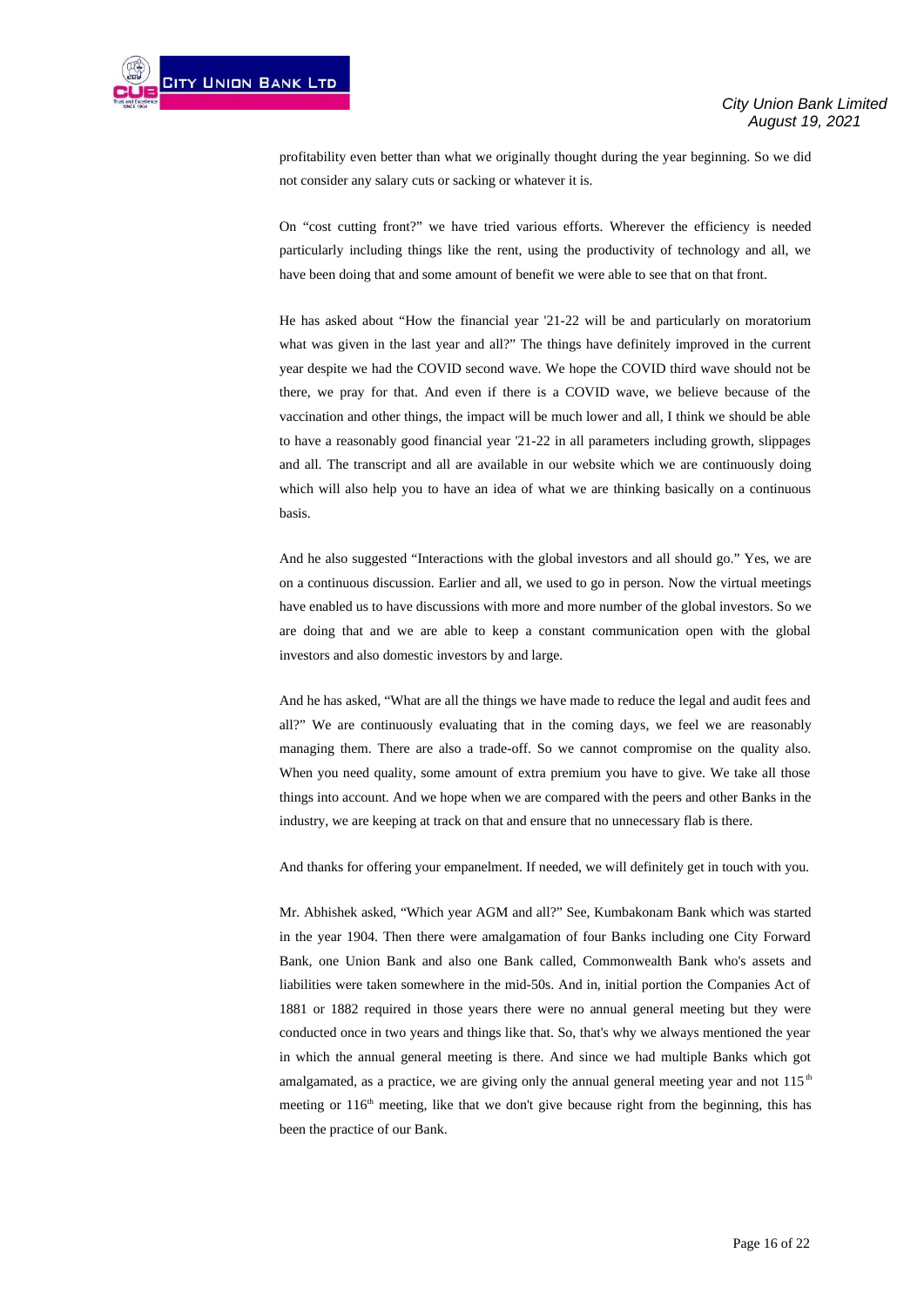We had Mr. G. Sankaran who spoke at length about "The impact of COVID particularly on the impact on the Banking industry, how it has reduced the capacity to lend and also the sight of repayment, the mounting NPAs and all problems during the pandemic year and all?" And also, "Despite being in the pandemic year, he acknowledged the Bank has given its performance to the best" Thank you, Mr. Sankaran for your wishes. Particularly being a retired chief manager of the Bank, it means a lot to us and all current employees feel inspired by your wishes as always.

We had Then Mr. Santosh Kumar Saraf. "He offered condolences to our CUBians who passed away during the COVID."

"He thanked for the Dividend."

"He also congratulated for the CASA increase of 27%."

He also wanted to look into "What is the savings Bank balance?" Savings Bank balance on 31st, March was Rs.9,228 crores.

He also asked about "The steps taken for the employees during the COVID."

And also, "He suggested not to allow people without vaccination into the branches and all."

As told by the chairman, over 99% of our people had their vaccination, and some of them are waiting for the second vaccination and all. Particularly, we thank the governments both the state government and central government and particularly the government of Tamil Nadu for helping us to get all of our team members vaccinated.

I also earlier spoke about the other facilities like work-from-home. We currently don't have anybody working from home; everybody has started attending the office.

And he also spoke about "Many of the important green initiatives like rainwater harvesting, renewable energy for which what are all the steps we have taken?"

"What are all the steps we have taken for not to use the single use plastics and all?"

I have to thank him for bringing this important point, particularly when people talk about the global warming, very important things for the sustainability and we should aspire to live in a better planet for next generations. At all our own premises, we have our rainwater harvesting thing. Wherever we are in rented premises, and where the premises where we don't have direct control, we are not in a position to do anything on that front, but we take it very seriously and all our own premises, where we have the entire building, the rainwater harvesting has been undertaken. In fact, it became a law almost 10-years back every building should have rainwater harvesting and all. We are fully in compliance with that.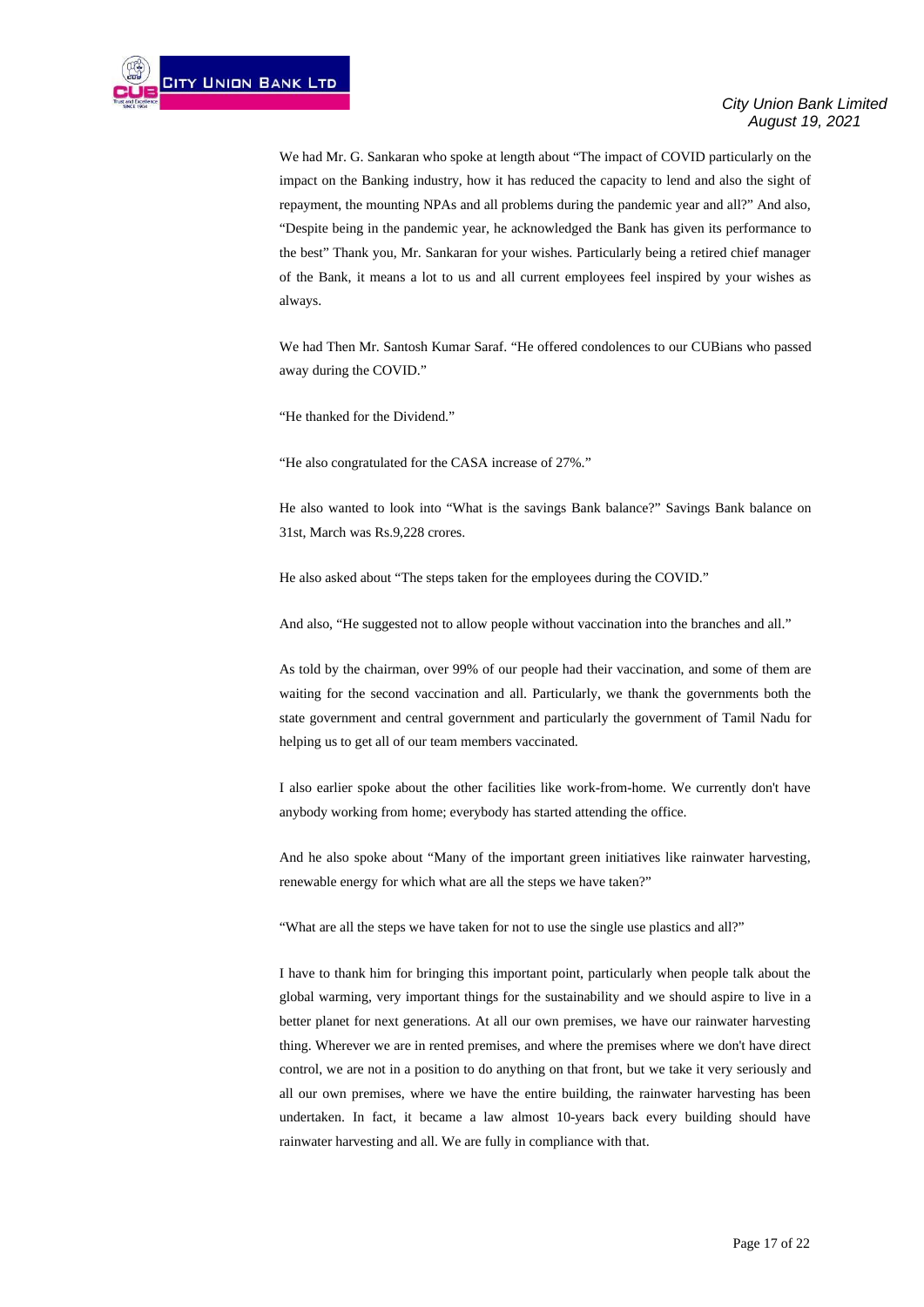On renewable energy, we started making our own attempts a few years back. We had got handful of branches, where we went for solar panels. So, we encountered certain technical issues. That was our plan to go for solar panels wherever it is possible, but there are certain issues on that. At the same time, we are planning to have our panels with the solar roof on a new proposed building which is expected to come up in Guindy, Chennai. So we are very serious about it and we are taking steps and doing everything which is under our control.

And we happily lend for the renewable energy sources like both solar and wind. Though both the segments are doing reasonably well and all, when the windmill started in a big way about a decade back we had a good portfolio on that. And we did not have much NPA from that segment also. Similarly, after the solar started coming, we are very active in that particular segment which I want to inform you at this particular point of time. And thanks for all the wishes.

Mr. Saraf also spoke about "Whether we can have over AGM through virtual mode and all." Let's see how things pan out. Depending upon the instructions from the regulator and the government and also how things move forward, we keep your point in in our mind and we will do the best job possible on this particular agenda.

We had finally Mr. K.S. Balasubramaniam who congratulated the Bank for a reasonably good 2021 and all business growth in all parameters. And also he wishes for CSR spending in water tank desilting, providing oxygen concentrator and all the things he congratulated us Thank you very much, sir.

And also, for the technology initiatives, he appreciated.

He asked the "Cost of deposits and the yield on advances have come down." He asked us to explain.

Basically, it happens in tune with the interest rate cycle. As you all know the central Bank and particularly directed by the monetary policy committee, they tried to have a hold on the interest rate cycle. So, in the interest rate, is moved upward or downward and handled by various instruments by the monetary policy committee to ensure that on the mandate available to the Bank to take care of the inflation to support the growth, all such things they take decisions on moving the interest rate up or down. Depending upon that the market interest rate, liquidity and all will change which is a market-driven parameter. So, we are into a decreasing interest rate scenario, looks like finally, it is getting stabilized. When the interest rate cycle comes down, automatically both the deposits rates and also yields will come down, and there will be surplus liquidity in the market. Because of the lower cost, once again, the economy will start picking up. That is the way with which things are managed. So, we have to just follow what is happening and align our market rate in tune with the market rates both on cost of deposits and yield on advances front.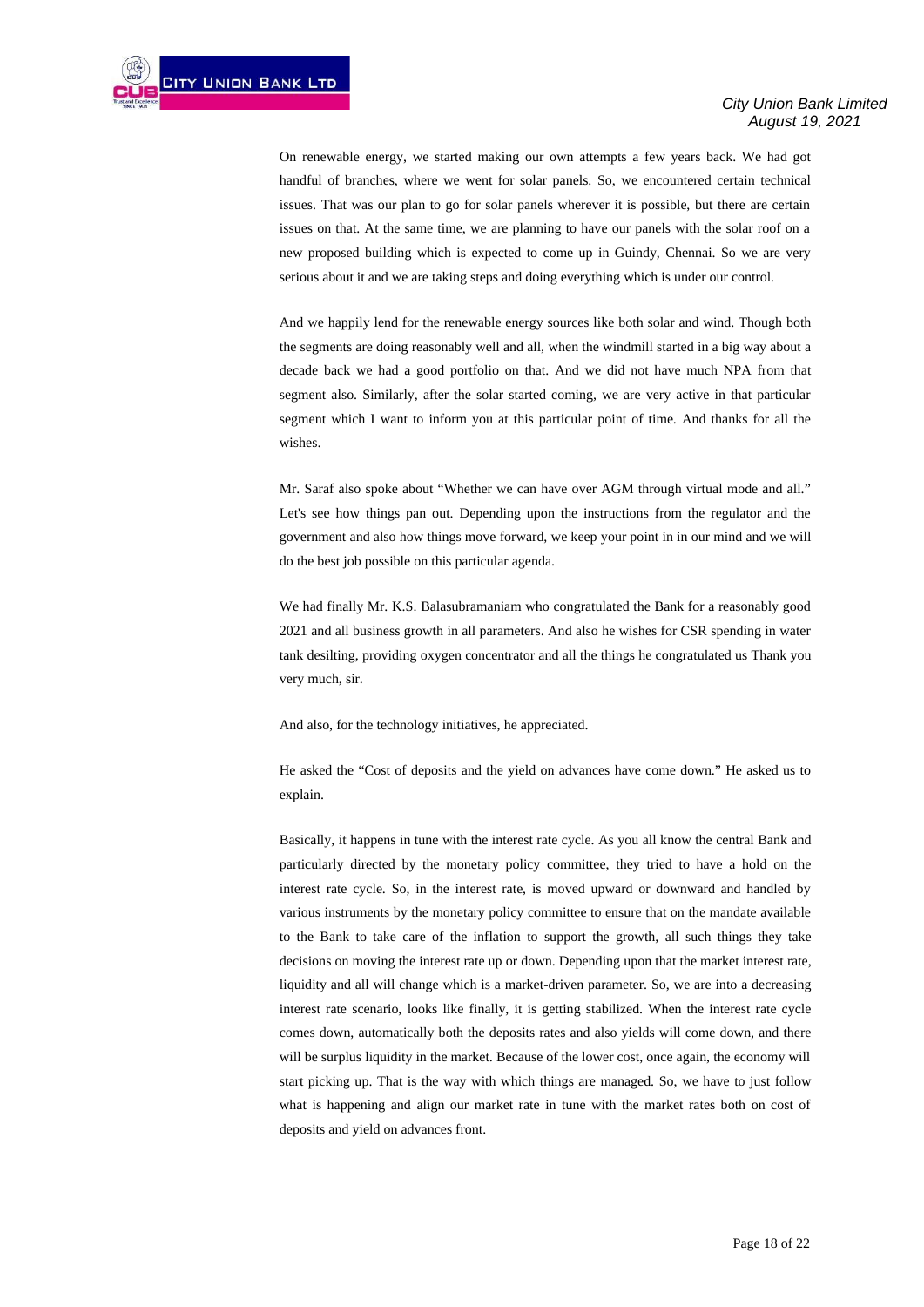

Mr. Balasubramaniam also asked, why are we going for equity infusion. And he also acknowledges this is only an enabling resolution.

Once again we need this enabling resolution because whenever we have right opportunity or we need not waste time in other paperwork and all. Any permission by the shareholders, the approval will be valid for one full year. That's why we have been taking your permission for the last seven, eight years. It is almost for the last six, seven years we have not utilized that, we will use it when it is absolutely necessary.

And he asked "Whether the adequate provisions have been made?" Yes, all the provisions have been made as per the regulatory norms and as per the auditors' requirement and all.

And he asked "About the provision coverage ratio." As we have disclosed the current provision coverage ratio, including the technical written off accounts as per the RBI guidelines, is currently about 63.57 percentage. The annual slippage ratio to closing advances for the last five years is already given. In fact, we shared with the investors and it is also on our website during our conference calls with the investors along with our fourth quarter results, we may be having almost equal to whatever we had last year, but we feel the things should get better and we are doing our best to have everything under control.

He also spoke about RBI penalty on agri loan, MSME. And he also mentioned that the penalty amount is not important, it's an indication on the lapse on the management. Sir, the point is well taken, we are doing our best to keep us as one of the compliant Banks complying with the all regulatory prescriptions and the law of the land. So this is one exception, which happened which were beyond our control. We take your point and we will do our best to ensure that such an embarrassing situation will not come in future. We are doing our best to do that. I want to record it at this particular point.

So he also congratulated the management on the overall performance. So, I think we have discussed about the points almost raised by all the shareholders. I once again thank every shareholder for that.

Mr. Padmanabhan since he couldn't join because of the technical problem, he has given about four, five questions, which I probably will answer. "What is your dividend policy?" So, basically, there are regulatory prescriptions on how much portion of the net profit can be shared with the shareholders as a dividend. That is the broader prescription. We don't have any choice. We have to be in full compliance with that regulatory prescription. Apart from that, we also continuously make at track, we ensure what is going to be the future growth rate. The point is, as I explained earlier, Banks will have growth on a continuous basis and it will always require growth capital. Even the first speaker, Mr. Bhesania told, if you give more dividend, once again you have to collect it back as a share capital because the capital requirement will be on a continuous basis. So, we take into account all the future capital requirements and take a call both in terms for the growth and also for the other requirement over and above the basic regulatory prescription whatever that is available, we take a call on that. To answer your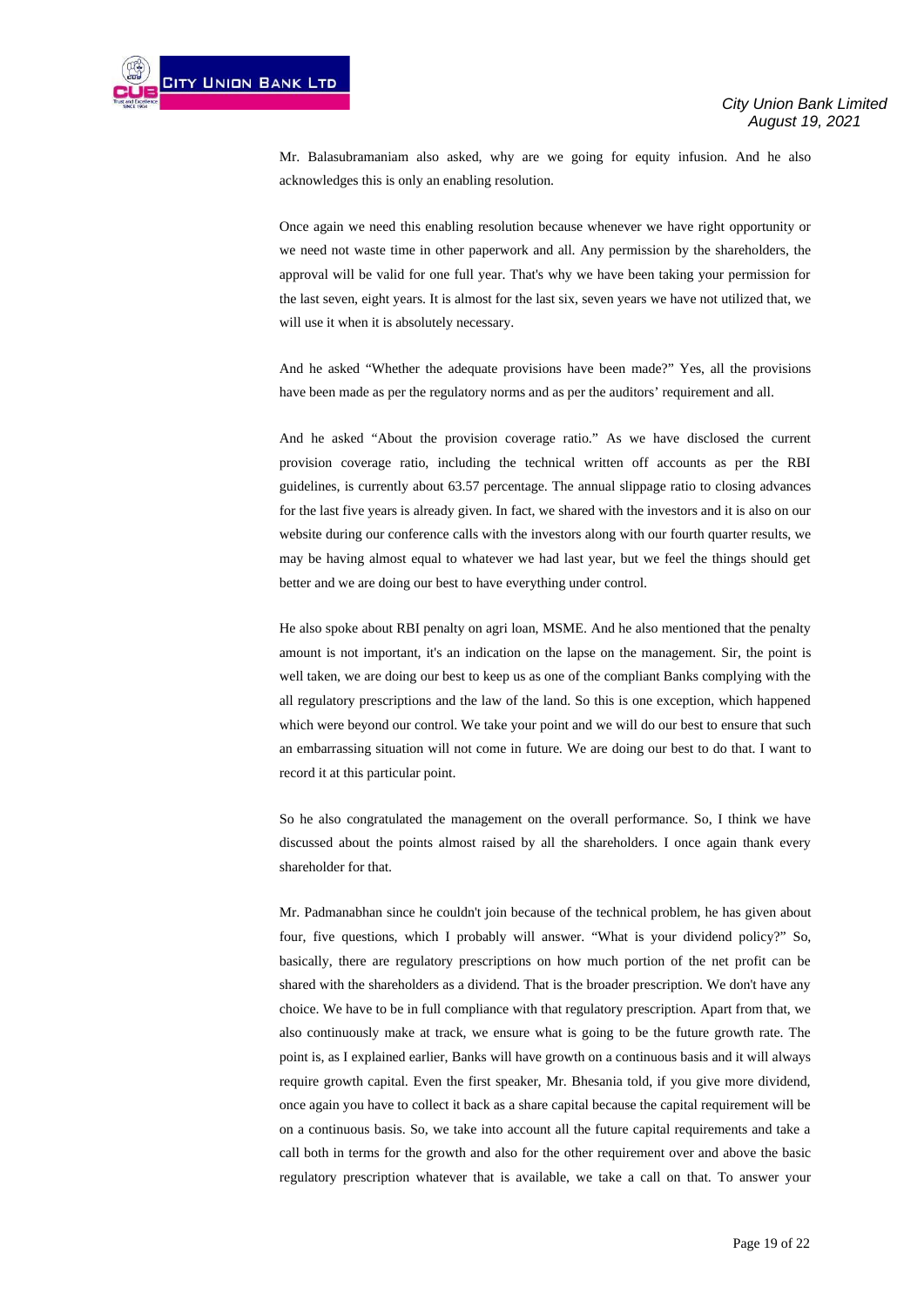question straight, it is determined by the regulatory prescription on the cap which can be shared as the dividend.

"Why the market prices of our company gone down below Rs.150 recently?" This is something which we don't have any control. We can only do our duty like what Lord Krishna gave it in the Bhagavad Gita, "Karmanye Vadhikaraste, Ma Phaleshou Kada Chana" So, our job is to do our duty, we are doing everything possible in our control to improve the business, keep everything in the most efficient manner, to have the efficiency and profitability ratios close to the best and all. So, to the market you fit, basically it has a lead or lag effect and other demand and supply and so many general perceptions. So, I can only say that on the performances front, we are doing our best. Even in performance also, some of the things are beyond our control, but whatever it is, we are doing our best to do a best job. When I joined the Bank way back in 2003 over the last 18 years, earlier the market used to give us the priceto-book value multiple of only 0.5. So, currently, the price-to-book value is close to about two. That expansion has happened over a period of time. And the market has taken its time and rewarded the Bank. What we do is that we do our best possible in terms of the performance and then leave it to god which means the market is god. The market will decide and we hope the market will reward it at appropriate juncture.

"Why gross and net NPA is going up?" So for this particular year, it is because of the pandemic, you had a lockdown for many months. It's the industry phenomenon. On slippage front, showing some amount of upward and recovery is also not happening to the phase who would like to see because the courts and all were also shut down. And now only things are getting slowly back to the normal. So we hope things will start improving from the financial year '22-23. Once the court procedures improve, the recoveries will improve. We are also reaching towards the end of the bad impact by COVID pandemic. So we hope the incremental slippage ratio in the second half will come down assuming that there won't be any third wave of COVID. So, things should stabilize and improve from whatever we have currently.

"What are all the steps taken to improve your business and net profit and all? As I told you, taking care of the existing customers, we are trying to improve our efficiency in each and every line item on a continuous basis. So, the growth also needs to pick up because we had almost one and a half, two year period of lull growth and all. So, we are now taking care of everything and also taking steps to improve the NPA recovery through various means. So, once the growth starts and also the slippages stabilizes and recovery improve, all parameters otherwise the track will come back to the normalcy. So, I request all the shareholders… this is one request I normally used to place in the AGM to include the welfare of the employees in your morning prayers, it is very much required on taking things forward.

And with this, I think I have answered the questions that were discussed by the shareholders and also one e-mail from Mr. Padmanabhan who had registered earlier but could not join. So, with this a few words, I once again thank all the shareholders for the affection and ownership, which you show on us. I trust this affection will continue. Your wishes and prayer will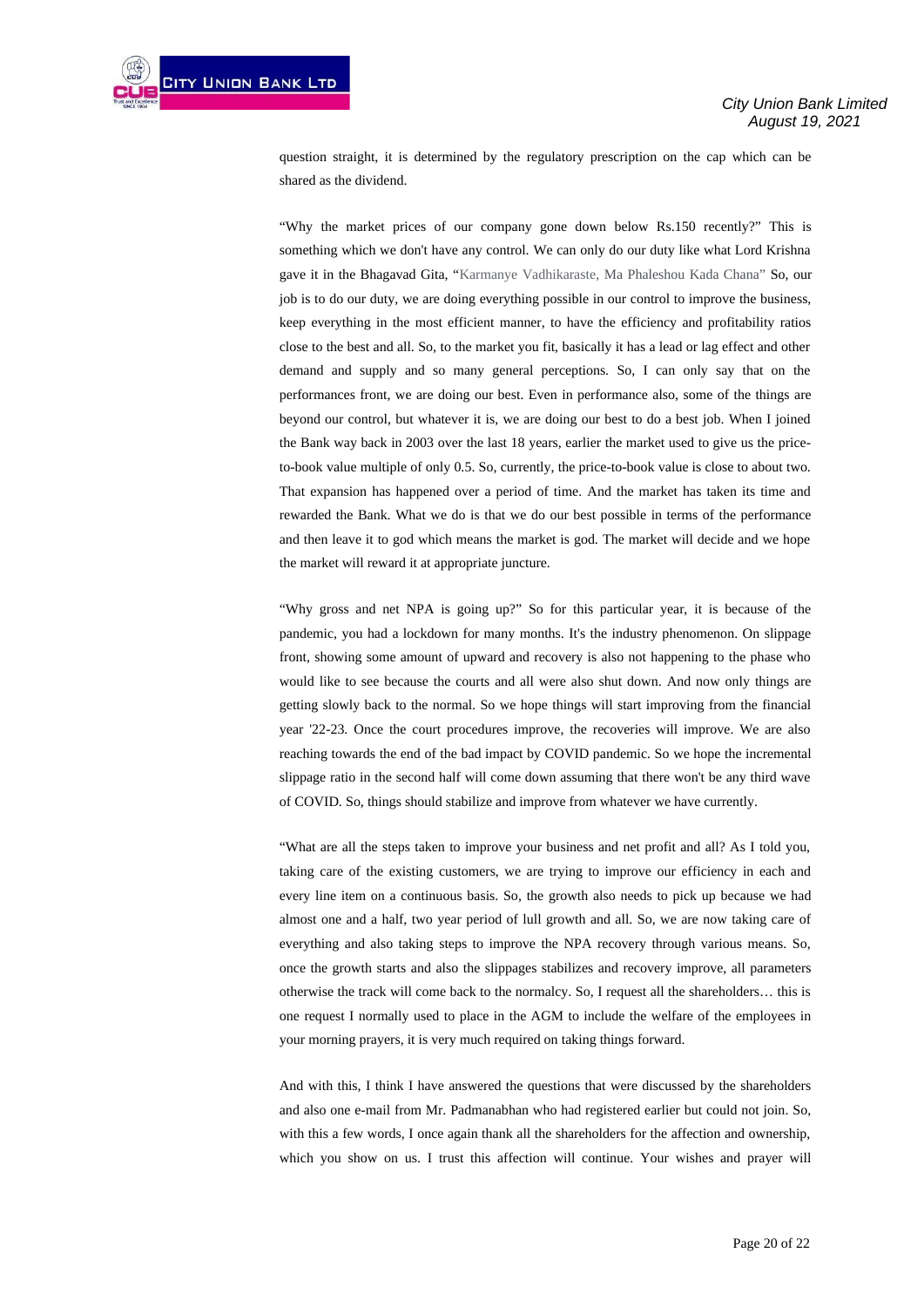definitely take the Bank from strength-to-strength and improve all the parameters in that way the shareholders wealth also. Thank all of you to participate in this AGM.

**Shri R. Mohan:** I hope you are happy with our M.D. and CEO for his response. I thank our M.D. and CEO for his replies.

> Let me now move on to the resolution part. I would like to inform you that pursuant to Sec.108 of the Companies Act 2013 and rules made thereunder, Reg.44 of SEBI listing regulations 2015, the Bank provided remote e-voting facility from  $15<sup>th</sup>$  August till  $18<sup>th</sup>$  August 2021 to enable the members to vote on all the resolutions to be passed at this AGM. The Bank has appointed Shri. B. Kalyanasundaram of M/s B.K. Sundaram & Associates, Practicing Company Secretaries as scrutinizer for conducting the voting process in a fair and transparent manner. I thank all the shareholders for participating in the remote e-voting process.

> Going further, for the members who have not cast their votes through remote voting can cast the vote during this meeting, and there will be no separate time to vote after the close of this meeting.

> The voting results on the resolutions contained in the notice calling the AGM shall be declared appraising the report of the scrutinizer within 48-hours of conclusion of the AGM. In this regard, Shri.V. Ramesh, Company Secretary of the Bank shall be authorized to declare the voting results, intimate stock exchanges and host the same in the web site of the Bank. Thank you. I will now request our Director, Mr. Vaidyanathan to offer the vote of thanks.

**K. Vaidyanathan:** Good afternoon. I have the pleasure duty of proposing a vote of thanks on the annual general meeting of the City Union Bank Limited. Our Chairman, R. Mohan, dealt with the national and international economic scenario and also the challenges before the Banking industry and also that of our Bank during the period of pandemic. I thank you for your thought-provoking speech.

> Dr. N. Kamakodi, the Managing Director and CEO has vividly summarized his explanation on various points raised on the clarification sought based on the annual report and also functioning on the Bank. Thank you, sir, for the same.

> And my fellow directors in the board for their directional guidance to the management of the Bank.

> Also needs a special mention that all the directors have attended all the meetings with nil absence during the year 2020-21. This needs a special thanks to my co-directors.

> I thank the statutory and secretarial auditors Mr. Sundaram and Srinivasan, Chartered Accountants, particularly, Shri Meenakshi Sundaram and Shri. Ramkumar and the team for the professional approach in their audit work and also providing a clean report with no qualification.